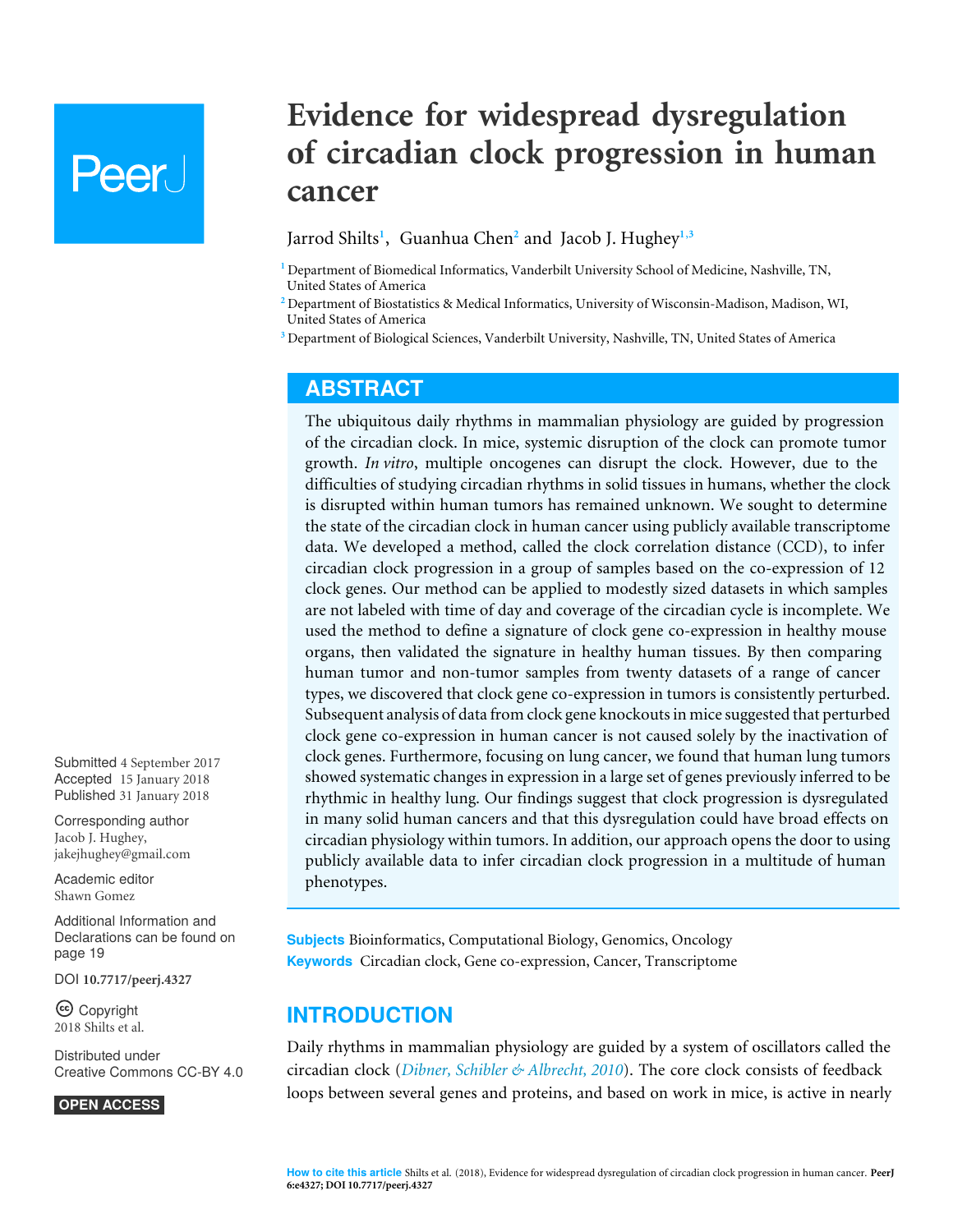every tissue in the body (*[Yoo et al., 2004](#page-28-0)*; *[Zhang et al., 2014](#page-28-1)*). The clock aligns itself to environmental cues, particularly cycles of light-dark and food intake (*[Damiola et al.,](#page-20-0) [2000](#page-20-0)*; *[Asher et al., 2010](#page-20-1)*; *[Eckel-Mahan et al., 2013](#page-21-1)*). In turn, the clock regulates various aspects of metabolism (*[Nakahata et al., 2009](#page-25-0)*; *[Cho et al., 2012](#page-20-2)*; *[Neufeld-Cohen et al., 2016](#page-25-1)*; *[Guerrero-Vargas et al., 2017](#page-22-0)*) and is tightly linked to the cell cycle (*[Matsuo et al., 2003](#page-25-2)*; *[Gréchez-Cassiau et al., 2008](#page-21-2)*; *[Geyfman et al., 2012](#page-21-3)*; *[Feillet et al., 2014](#page-21-4)*; *[Bieler et al., 2014](#page-20-3)*; *[Matsu-Ura et al., 2016](#page-24-0)*; *[El-Athman et al., 2017](#page-21-5)*).

Consistent with the tight connections between the circadian clock, metabolism, and the cell cycle, multiple studies have found that systemic disruption of the circadian system can promote cancer. In humans, long-term rotating shift work and night shift work, which perturb sleep-wake and circadian rhythms, have been associated with breast, colon, and lung cancer (*[Schernhammer et al., 2001](#page-27-0)*; *[Schernhammer et al., 2003](#page-27-1)*; *[Schernhammer](#page-27-2) [et al., 2013](#page-27-2)*; *[Wegrzyn et al., 2017](#page-28-2)*). In mice, environmental disruption of the circadian system (e.g., through severe and chronic jet lag) increases the risk of breast cancer and hepatocellular carcinoma (*[Van Dycke et al., 2015](#page-27-3)*; *[Kettner et al., 2016](#page-23-0)*). Furthermore, both environmental and genetic disruption of the circadian system promote tumor growth and decrease survival in a mouse model of human lung adenocarcinoma (*[Papagiannakopoulos et](#page-25-3) [al., 2016](#page-25-3)*). While these studies support the link from the clock to cancer, other studies have established a link in the other direction, whereby multiple components of a tumor, including the RAS and MYC oncogenes, can induce dysregulation of the circadian clock (*[Relógio et](#page-26-0) [al., 2014](#page-26-0)*; *[Michael et al., 2015](#page-25-4)*; *[Altman et al., 2015](#page-19-0)*). Despite this progress, however, whether the clock is actually disrupted within human tumors has remained unclear. Given recent findings that stimulating the circadian clock slows tumor growth in a mouse model of melanoma (*[Kiessling et al., 2017](#page-23-1)*), it is important to determine the extent of clock disruption across human cancers, in order to delineate the general potential of anti-tumor strategies based on restoring or improving clock function.

When the mammalian circadian clock is progressing or ''ticking'' normally, clock genes and clock-controlled genes show characteristic rhythms in expression throughout the body and *in vitro* (*[Balsalobre, Damiola & Schibler, 1998](#page-20-4)*; *[Yoo et al., 2004](#page-28-0)*; *[Zhang et al., 2014](#page-28-1)*). These rhythms can be used to monitor clock progression in humans (*[Laing et al., 2017](#page-23-2)*; *[Hughey, 2017](#page-22-1)*). Measurements of circadian rhythms through time-course experiments have revealed that the clock is altered or perturbed in some human breast cancer cell lines (*[Rossetti et al., 2012](#page-26-1)*; *[Xiang et al., 2012](#page-28-3)*). Computational methods for analyzing rhythmicity require that samples be labeled with time of day (or time since start of experiment) and acquired throughout the 24-h cycle (*[Hughey, Hastie & Butte, 2016](#page-23-3)*; *[Thaben & Westermark,](#page-27-4) [2016](#page-27-4)*; *[Wu et al., 2016](#page-28-4)*). Unfortunately, existing data from resected human tumors meet neither of these criteria. In this scenario, one approach might be to look for associations between the expression levels of clock genes and other biological and clinical variables. For example, in human breast cancer, the expression levels of several clock genes have been associated with metastasis-free survival (with the direction of association depending on the gene) (*[Cadenas et al., 2014](#page-20-5)*). However, because a functional circadian clock is marked less by the levels of gene expression than by rhythms in gene expression, this type of analysis cannot necessarily be used to determine whether the clock is progressing normally.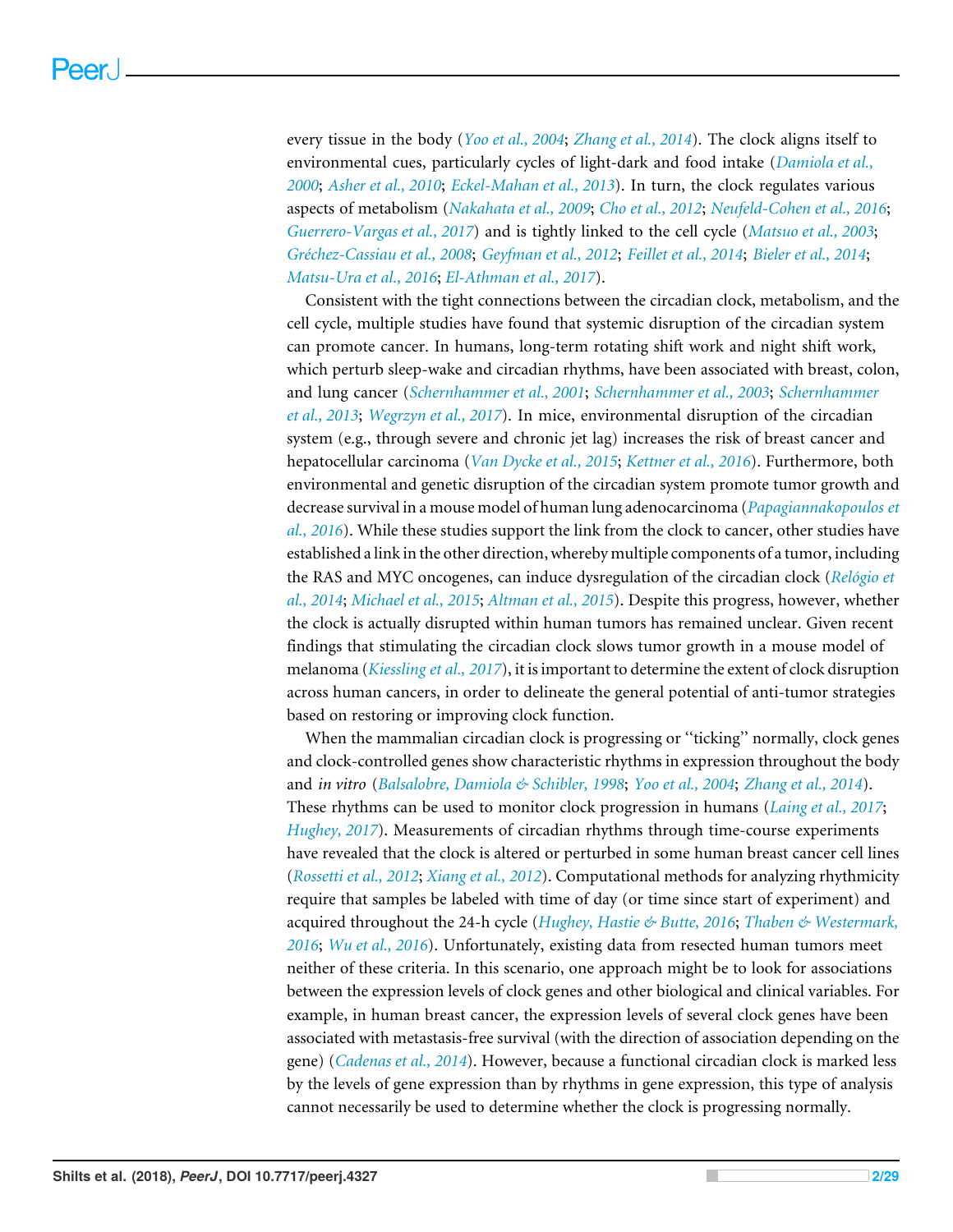A more sophisticated approach is to assume the presence of rhythms and to infer a cyclical ordering of samples, using methods such as Oscope or CYCLOPS (*[Leng et al.,](#page-24-1) [2015](#page-24-1)*; *[Anafi et al., 2017](#page-19-1)*). By applying CYCLOPS to transcriptome data from hepatocellular carcinoma, *[Anafi et al. \(2017\)](#page-19-1)* found evidence for weaker or disrupted rhythmicity of several clock genes, as well as genes involved in apoptosis and JAK-STAT signaling, in tumor samples compared to non-tumor samples. Although CYCLOPS does not require that samples be labeled with time of day, it does require that the samples cover the entire cycle. Consequently, the authors recommend that CYCLOPS be applied to datasets from humans with at least 250 samples (*[Anafi et al., 2017](#page-19-1)*). In addition, although CYCLOPS can be used to infer rhythmicity in the expression of individual genes, it is not designed to quantify differences in the overall pattern of those rhythms (e.g., the relative phasing between genes) between conditions (e.g., healthy and diseased).

Rather than attempting to infer an oscillation, an alternative approach might be to take advantage of the pattern of co-expression (e.g., pairwise correlation) that results from different clock genes having rhythms with different phases. Indeed, a previous study found different levels of co-expression between a few clock genes in different subtypes and grades of human breast cancer (*[Cadenas et al., 2014](#page-20-5)*). Although this finding was an important first step, its generalizability has been limited because the correlations in expression were not examined for all clock genes, in other human cancer types, or in healthy tissues where the circadian clock is known to be functional. Thus, a definitive answer to whether the circadian clock is progressing normally in human tumors is still lacking.

In this study, we developed a computational method to characterize the extent of dysregulation of circadian clock progression in human cancer. Using transcriptome data from mice, we defined a robust signature of clock progression based on the co-expression of clock genes. We validated the signature using transcriptome data from various organs in humans, then examined the extent to which the signature was perturbed in tumor compared to non-tumor samples from The Cancer Genome Atlas (TCGA) and from multiple independent datasets. Our findings suggest that dysregulation of circadian clock progression is present in a wide range of human cancers, is not caused solely by the inactivation of core clock genes, and is accompanied by systematic changes in broader circadian gene expression.

#### **MATERIALS AND METHODS**

#### **Study design**

The main goals of this study were to develop a co-expression-based signature of the circadian clock, to validate the signature in healthy human organs, and to use the signature to infer the extent of normal circadian clock progression in human cancer. We focused on transcriptome data because of its wide availability. We selected the datasets of circadian gene expression in mice (both for defining the reference signature and for comparing clock gene knockouts to wild-type) to represent multiple organs, light-dark regimens, and microarray platforms.

We selected the datasets from healthy human organs to include as many circadian studies as possible and to include a range of organs. The dataset from human skin consisted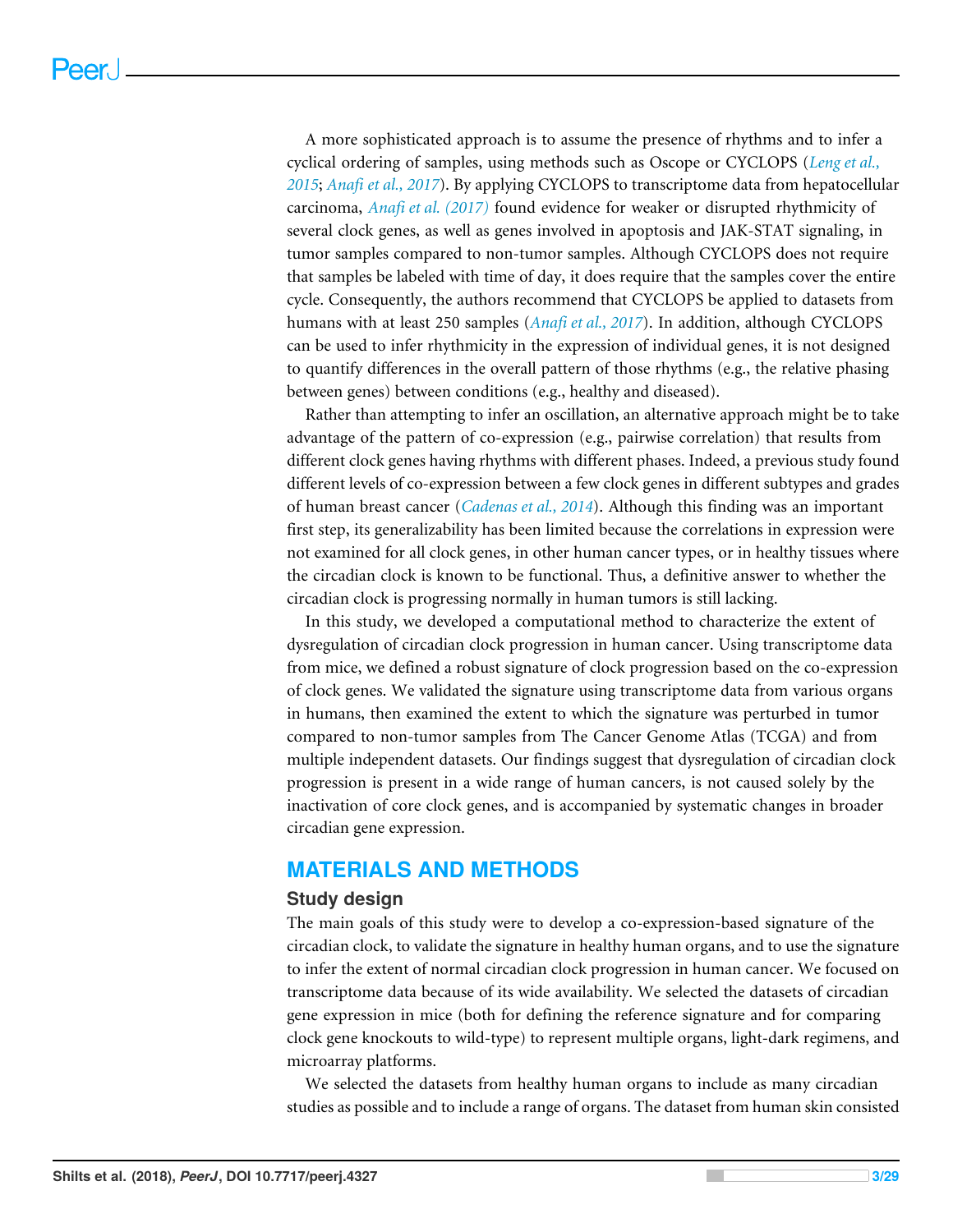of samples taken at only three time-points for each subject (9:30 am, 2:30 pm, and 7:30 pm). Datasets from human blood consisted of multiple samples taken throughout the 24-h cycle for each subject. Datasets from human brain were based on postmortem tissue from multiple anatomical areas, and zeitgeber time for each sample was calculated using the respective donor's date and time of death and geographic location. Datasets from cells cultured *in vitro* were based on time-courses following synchronization by dexamethasone, serum, or alternating temperature cycles. For [GSE45642](http://www.ncbi.nlm.nih.gov/geo/query/acc.cgi?acc=GSE45642) (human brain), we only included samples from control subjects (i.e., we excluded subjects with major depressive disorder).

For datasets of human cancer, we analyzed data from the Cancer Genome Atlas (TCGA), as it contains samples from various cancer types. To complement the breadth of cancer types in TCGA data, we further included human liver cancer and lung cancer datasets from NCBI GEO. We analyzed human cancer datasets that had at least 30 non-tumor samples. When analyzing clock gene expression in human cancer, unless otherwise noted, we included all tumor and non-tumor samples, not just those from patients from whom both non-tumor and tumor samples were collected. For details of the datasets, all of which are publicly available, see [Table S1.](http://dx.doi.org/10.7717/peerj.4327#supp-2)

#### **Processing the gene expression data**

For TCGA samples, we obtained the processed RNA-seq data (in units of transcripts per million, TPM, on a gene-level basis) and the corresponding metadata (cancer type, patient ID, etc.) from [GSE62944](http://www.ncbi.nlm.nih.gov/geo/query/acc.cgi?acc=GSE62944) (*[Rahman et al., 2015](#page-26-2)*). For E-MTAB-3428, we downloaded the RNA-seq read files from the European Nucleotide Archive, used Salmon to quantify transcript-level abundances in units of TPM (*[Patro et al., 2017](#page-26-3)*), then used the mapping between Ensembl Transcript IDs and Entrez Gene IDs to calculate gene-level abundances.

For the remaining datasets, raw (in the case of Affymetrix) or processed microarray data were obtained from NCBI GEO and processed using MetaPredict, which maps probes to Entrez Gene IDs and performs intra-study normalization and log-transformation (*[Hughey](#page-23-4) [& Butte, 2015](#page-23-4)*). MetaPredict processes raw Affymetrix data using RMA and customCDFs (*[Irizarry et al., 2003](#page-23-5)*; *[Dai et al., 2005](#page-20-6)*). As in our previous study, we used ComBat to reduce batch effects between anatomical areas in human brain and between subjects in human blood (*[Johnson, Li & Rabinovic, 2007](#page-23-6)*; *[Hughey & Butte, 2016](#page-23-7)*). We also used ComBat to normalize expression between between subjects in the circadian human skin dataset [\(Fig. S8\)](http://dx.doi.org/10.7717/peerj.4327#supp-1). ComBat is an empirical Bayes method to standardize the mean and variance of gene expression values between groups of samples.

#### **Analyzing clock gene expression and co-expression**

We first focused on the expression of 12 genes that are considered part of the core clock or are directly controlled by the clock and that show strong, consistently phased rhythms in multiple mouse organs (*[Zhang et al., 2014](#page-28-1)*; *[Hughey, Hastie & Butte, 2016](#page-23-3)*). We calculated times of peak expression [\(Fig. S2\)](http://dx.doi.org/10.7717/peerj.4327#supp-1) and strengths of circadian rhythmicity of expression in wild-type and knockout mice [\(Fig. S15\)](http://dx.doi.org/10.7717/peerj.4327#supp-1) using ZeitZeiger (*[Hughey, Hastie & Butte, 2016](#page-23-3)*), with three knots for the periodic smoothing splines (*[Helwig & Ma, 2014](#page-22-2)*). ZeitZeiger uses the time of day information for each sample.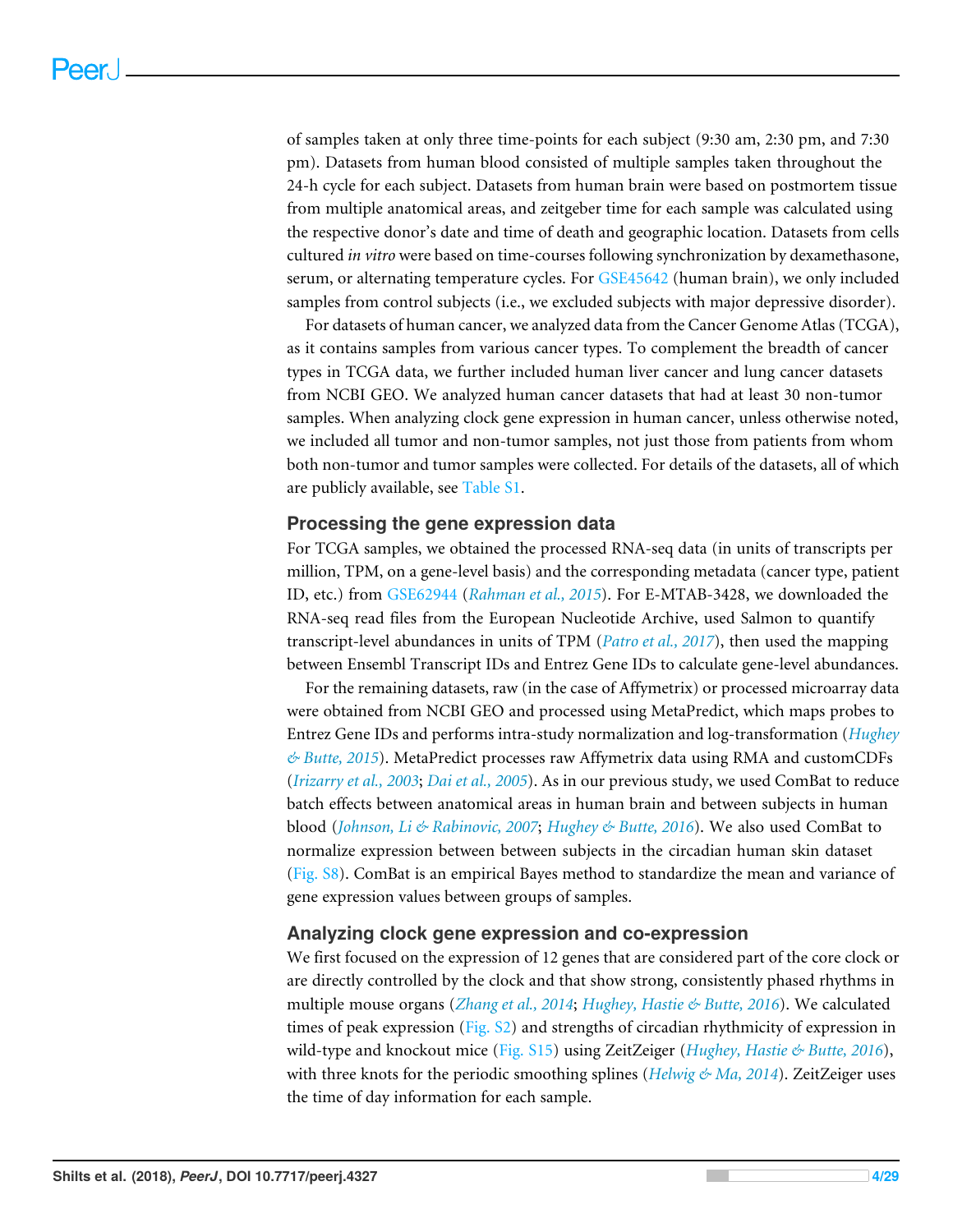We quantified the relationship between expression values of pairs of genes using the Spearman correlation (rho), which is rank-based and therefore invariant to monotonic transformations such as the logarithm and less sensitive to outliers than the Pearson correlation. Using the biweight midcorrelation (*[Song, Langfelder & Horvath, 2012](#page-27-5)*), which is also robust to outliers, gave very similar results. All heatmaps of clock gene coexpression have the same mapping of correlation value to color, so they are directly visually comparable.

For a group of samples from a given dataset, we estimated the strength of clock gene co-expression [\(Fig. S7\)](http://dx.doi.org/10.7717/peerj.4327#supp-1) as the difference between the 95th and 5th percentiles of the distribution of Spearman correlations between pairs of the 12 clock genes.

We calculated the reference Spearman correlation for each pair of clock genes [\(Table S2\)](http://dx.doi.org/10.7717/peerj.4327#supp-3) using a fixed-effects meta-analysis (*[Hedges & Olkin, 1985](#page-22-3)*) of the eight mouse datasets shown in [Fig. S1.](http://dx.doi.org/10.7717/peerj.4327#supp-1) First, we applied the Fisher z-transformation (*arctanh*) to the correlations from each dataset. Then we calculated a weighted average of the transformed correlations, where the weight for dataset *i* was  $n_i - 3$  (corresponding to the inverse variance of the transformed correlation), where *n<sup>i</sup>* is the number of samples in dataset *i*. Finally, we applied the inverse transformation (*tanh*) to the weighted average.

To quantify the similarity in clock gene co-expression between the reference and a group of samples from another transcriptome dataset, we calculated the Euclidean distance between the respective Spearman correlation vectors, which contain all values in the strictly lower (or strictly upper) triangular part of the correlation matrix. We call this distance the clock correlation distance (CCD). A smaller CCD indicates greater similarity in clock gene co-expression. Although here we used Euclidean distance, other distance metrics could be used as well.

To estimate the probability that the observed CCD is less than would be expected by chance, we randomly selected 12 genes (from all genes measured in that dataset) 1,000 times, in order to estimate a null distribution of CCDs. We then calculated the exact one-sided *p*-value using the number of random samplings that gave a CCD less than or equal to the observed CCD and the method of Phipson and Smyth in the statmod R package (*[Phipson & Smyth, 2010](#page-26-4)*). For the eight mouse datasets that form the reference, we calculated the CCD between each unique pair of datasets, essentially taking one dataset in each pair to be the reference.

To quantify the extent to which clock gene co-expression is perturbed in samples from one condition (e.g., tumor) relative to samples from another condition (e.g., non-tumor) in a given dataset, we calculated the CCD for each condition relative to the mouse reference, then calculated the difference between those CCDs. We call this difference the delta clock correlation distance ( $\triangle CCD$ ). In this study, a positive  $\triangle CCD$  indicates that clock gene co-expression in tumor (or knockout) samples is less similar to the reference than is clock gene co-expression in non-tumor (or wild-type) samples.

To evaluate the probability that the  $\triangle CCD$  is greater than would be expected by chance, we permuted the condition labels of the samples and recalculated the  $\triangle CCD$  1,000 times, always keeping the reference fixed. We then calculated the exact one-sided *p*-value using the number of permutations that gave a  $\triangle CCD$  greater than or equal to the observed  $\triangle CCD$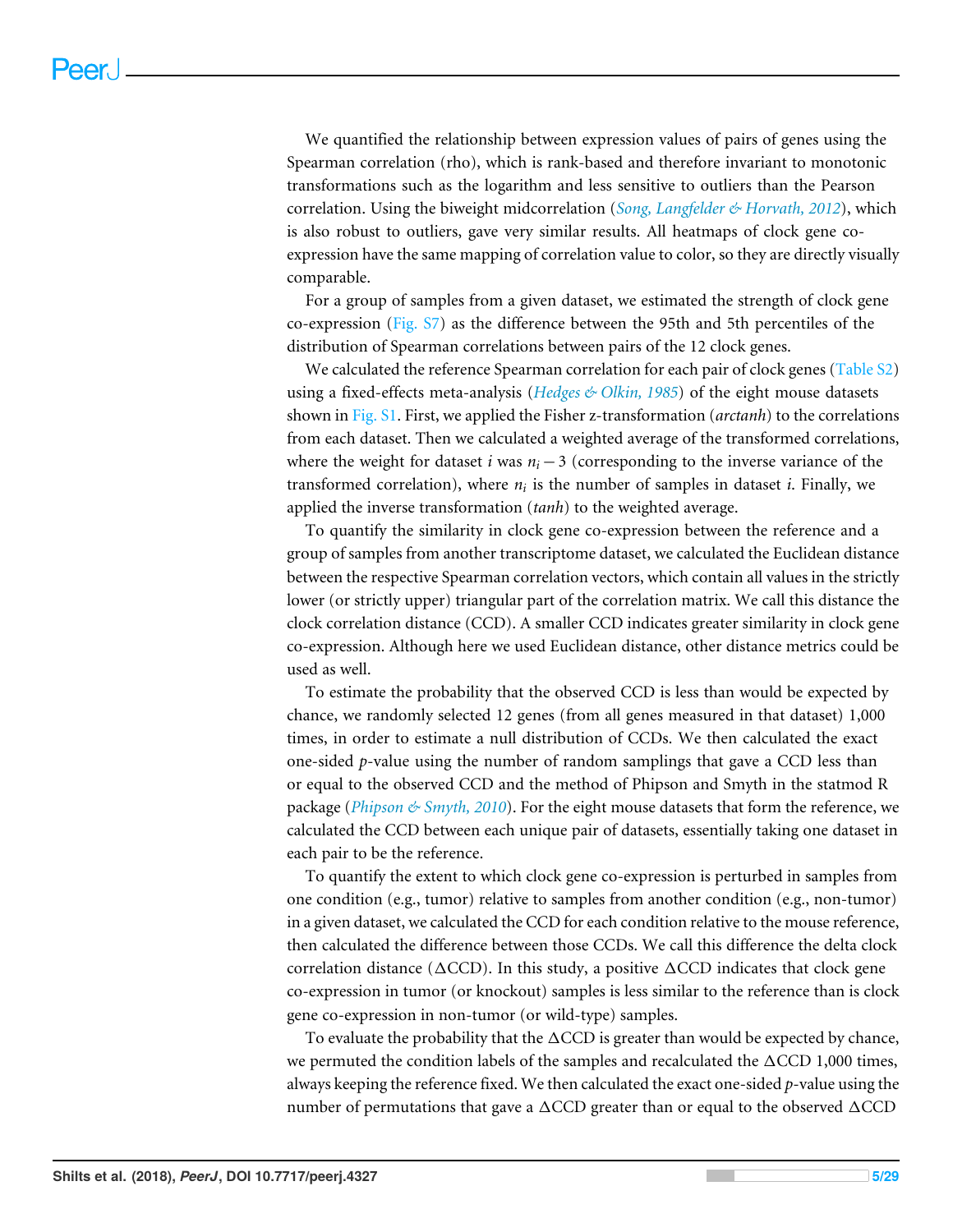and the method of Phipson and Smyth in the statmod R package (*[Phipson & Smyth, 2010](#page-26-4)*). Since we used the one-sided *p*-value, the alternative hypothesis was that non-tumor (or wild-type) is more similar to the reference than is tumor (or knockout).

To calculate the  $\triangle CCD$  for individual tumor grades in TCGA data, we used the clinical metadata provided in [GSE62944.](http://www.ncbi.nlm.nih.gov/geo/query/acc.cgi?acc=GSE62944) We analyzed all combinations of TGCA cancer type and tumor grade that included at least 50 tumor samples. In each case, we calculated the  $\triangle CCD$ using all non-tumor samples of the respective cancer type.

To compare  $\Delta$ CCD and tumor purity, we used published consensus purity estimates for TCGA tumor samples (*[Aran, Sirota & Butte, 2015](#page-19-2)*). The estimates are based on DNA methylation, somatic copy number variation, and the expression of immune genes and stromal genes (none of which are clock genes).

To quantify differential expression between tumor and non-tumor samples and between knockout and wild-type samples, we used limma and voom (*[Smyth, 2004](#page-27-6)*; *[Law et al., 2014](#page-24-2)*). To ensure a fair comparison between human and mouse data, we ignored time of day information in the mouse samples. We quantified the variation in expression of clock genes in each dataset and condition using the median absolute deviation (MAD), which is less sensitive to outliers than the standard deviation.

#### **Analyzing circadian gene expression in human lung cancer**

We obtained the set of rhythmic transcripts (identified by microarray probe ID) inferred by CYCLOPS to be rhythmic in healthy human lung (*[Anafi et al., 2017](#page-19-1)*). This set contains transcripts whose abundance was well described by a sinusoidal function of CYCLOPS phase in samples from both the Laval and GRNG sites of [GSE23546](http://www.ncbi.nlm.nih.gov/geo/query/acc.cgi?acc=GSE23546) (Bonferroni-corrected *P* < 0.05 and peak/trough ratio >2) and whose orthologs were rhythmic in mouse lung. We mapped the microarray probes to Entrez Gene IDs and calculated the acrophase for each gene as the circular mean of the provided acrophase for the corresponding probes. Phase values inferred by CYCLOPS are relative, so Anafi et al. adopted the convention of setting phase  $\pi$  (in radians) to the average acrophase of the PAR bZip transcription factors (DBP, HLF, and TEF) (*[Anafi et al., 2017](#page-19-1)*).

Because some of the module preservation statistics calculated by NetRep use the expression matrix directly, we used ComBat (*[Johnson, Li & Rabinovic, 2007](#page-23-6)*) to merge the expression data from the Laval and Groningen sites of [GSE23546.](http://www.ncbi.nlm.nih.gov/geo/query/acc.cgi?acc=GSE23546) We then followed WGCNA's recommended procedure for identifying gene modules, i.e., groups of genes with correlated expression across samples (*[Langfelder & Horvath, 2008](#page-24-3)*). Briefly, starting with the merged expression data, we calculated the Spearman correlation matrix for the 1,292 genes, then used the signed method with a soft thresholding power of 12 to calculate the adjacency matrix, then calculated the topological overlap dissimilarity matrix. We used hierarchical clustering of the dissimilarity matrix and adaptive branch pruning to define modules of genes, followed by a procedure to merge closely related modules. We then used the DAVID web application (version 6.8) to discover functional categories enriched in each module (*[Huang, Sherman & Lempicki, 2009](#page-22-4)*).

We used NetRep (*[Ritchie et al., 2016](#page-26-5)*) to calculate seven module preservation statistics between healthy human lung and the non-tumor and tumor samples from five datasets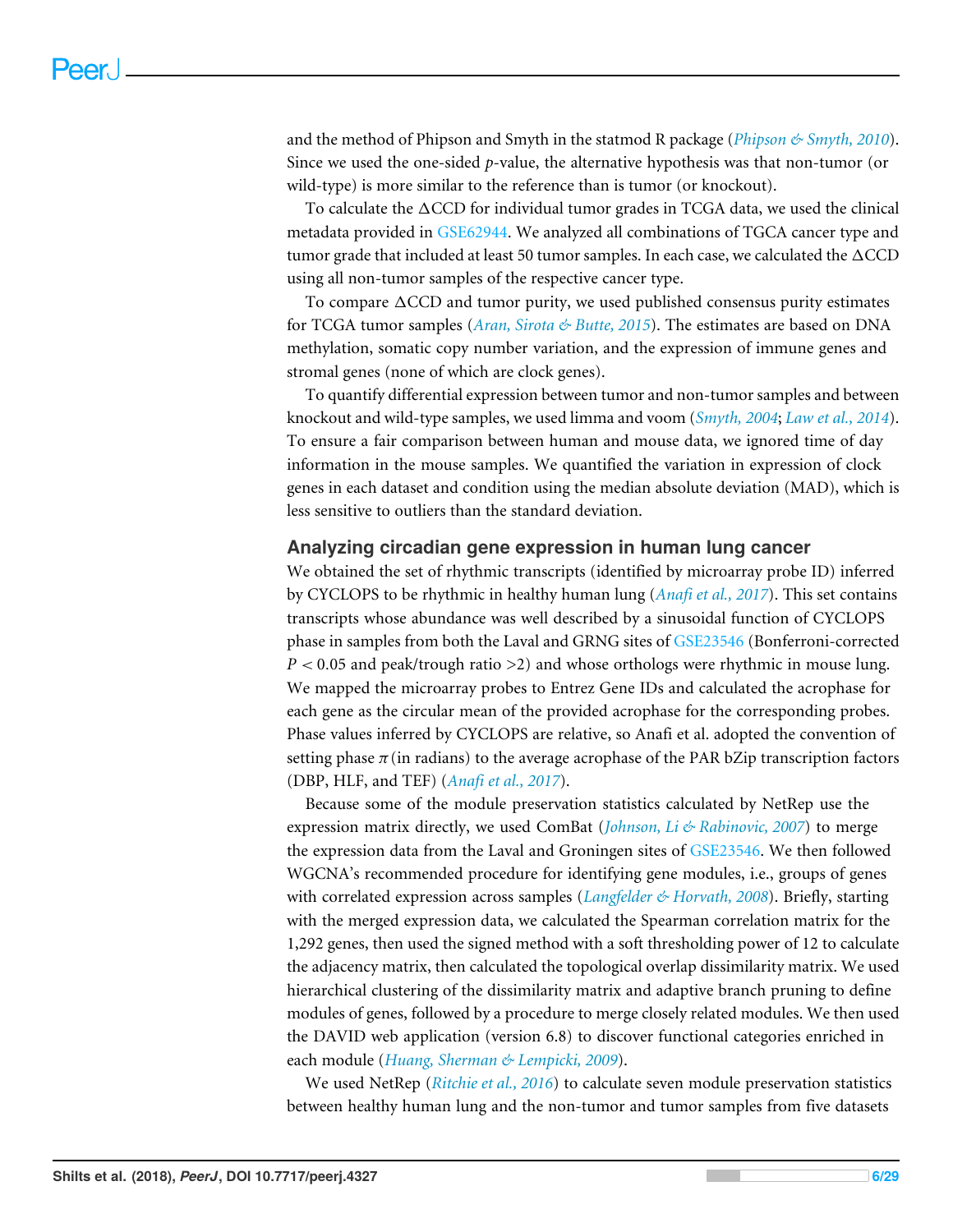of human lung cancer (LUAD and LUSC from TCGA and [GSE19188,](http://www.ncbi.nlm.nih.gov/geo/query/acc.cgi?acc=GSE19188) [GSE19804,](http://www.ncbi.nlm.nih.gov/geo/query/acc.cgi?acc=GSE19804) and [GSE32863](http://www.ncbi.nlm.nih.gov/geo/query/acc.cgi?acc=GSE32863) from NCBI GEO). We excluded [GSE10072,](http://www.ncbi.nlm.nih.gov/geo/query/acc.cgi?acc=GSE10072) because it included expression levels for only 876 of the 1,292 genes (the other five datasets included at least 1,199 of the 1,292 genes). When calculating module preservation, NetRep automatically removed any genes that were not measured in both healthy human lung and the group of samples to which it was being compared. For non-tumor and tumor samples from each dataset, we calculated the Spearman correlation matrix and adjacency matrix using the same procedure as for healthy human lung.

To evaluate the statistical significance of the difference in each module preservation statistic between non-tumor and tumor samples, we performed permutation testing and calculated one-sided  $p$ -values similarly to the procedure for  $\Delta CCD$ , permuting the sample labels (non-tumor or tumor) in the test dataset and recalculating module preservation 1,000 times. Note this is different from the standard way WGCNA and NetRep perform permutations, which is to shuffle the gene labels.

Periodic smoothing splines of log<sup>2</sup> fold-change as a function of acrophase in healthy lung were fit using ZeitZeiger (*[Hughey, Hastie & Butte, 2016](#page-23-3)*). *P*-values of non-zero amplitude of the spline fits were calculated using 1,000 permutations of the relationship between acrophase and log<sup>2</sup> fold-change and the method of Phipson and Smyth (*[Phipson & Smyth,](#page-26-4) [2010](#page-26-4)*). For Phase Set Enrichment Analysis (*[Zhang et al., 2016](#page-28-5)*), we used the canonical pathways gene sets from MSigDB (*[Liberzon et al., 2011](#page-24-4)*) and looked for gene sets with a *q*-value  $\leq 0.1$  against a uniform distribution and vector-average value within 0.4 radians of either 0.07  $\pi$  or 1.06  $\pi$  (the mean phases of the peak and trough of the spline fits, respectively). No gene sets met the criteria for the former.

#### **RESULTS**

#### **Consistent co-expression of clock genes in mice**

The progression of the mammalian circadian clock is marked by daily rhythms in gene expression throughout the body (*[Zhang et al., 2014](#page-28-1)*). We hypothesized that the relative phasing of different genes' rhythms would result in those genes having a characteristic pattern of co-expression. Such a pattern could be used to infer the progression of the clock within a group of samples, even if the samples are not labeled with time of day, as long as they were taken from multiple parts of the circadian cycle.

Although most circadian gene expression is tissue-specific, the rhythms of a select group of genes show consistent relative phasing in multiple organs in mice and humans (*[Hughey](#page-23-7) [& Butte, 2016](#page-23-7)*). We focused on 12 genes from this group, each of which is part of the core clock or directly controlled by the clock, in order to define a general signature of circadian clock progression. For the rest of the paper, we refer to these 12 genes as ''clock genes.''

As a first test of our hypothesis, we assembled eight publicly available datasets of genome-wide circadian gene expression from various healthy mouse organs (*[Oster et](#page-25-5) [al., 2006](#page-25-5)*; *[Hoogerwerf et al., 2008](#page-22-5)*; *[Hughes et al., 2009](#page-22-6)*; *[Negoro et al., 2012](#page-25-6)*; *[Geyfman et al.,](#page-21-3) [2012](#page-21-3)*; *[Haspel et al., 2014](#page-22-7)*; *[Zhang et al., 2014](#page-28-1)*) [\(Table S1\)](http://dx.doi.org/10.7717/peerj.4327#supp-2). The organs were collected from mice under both constant darkness and alternating light-dark cycles. For each dataset, we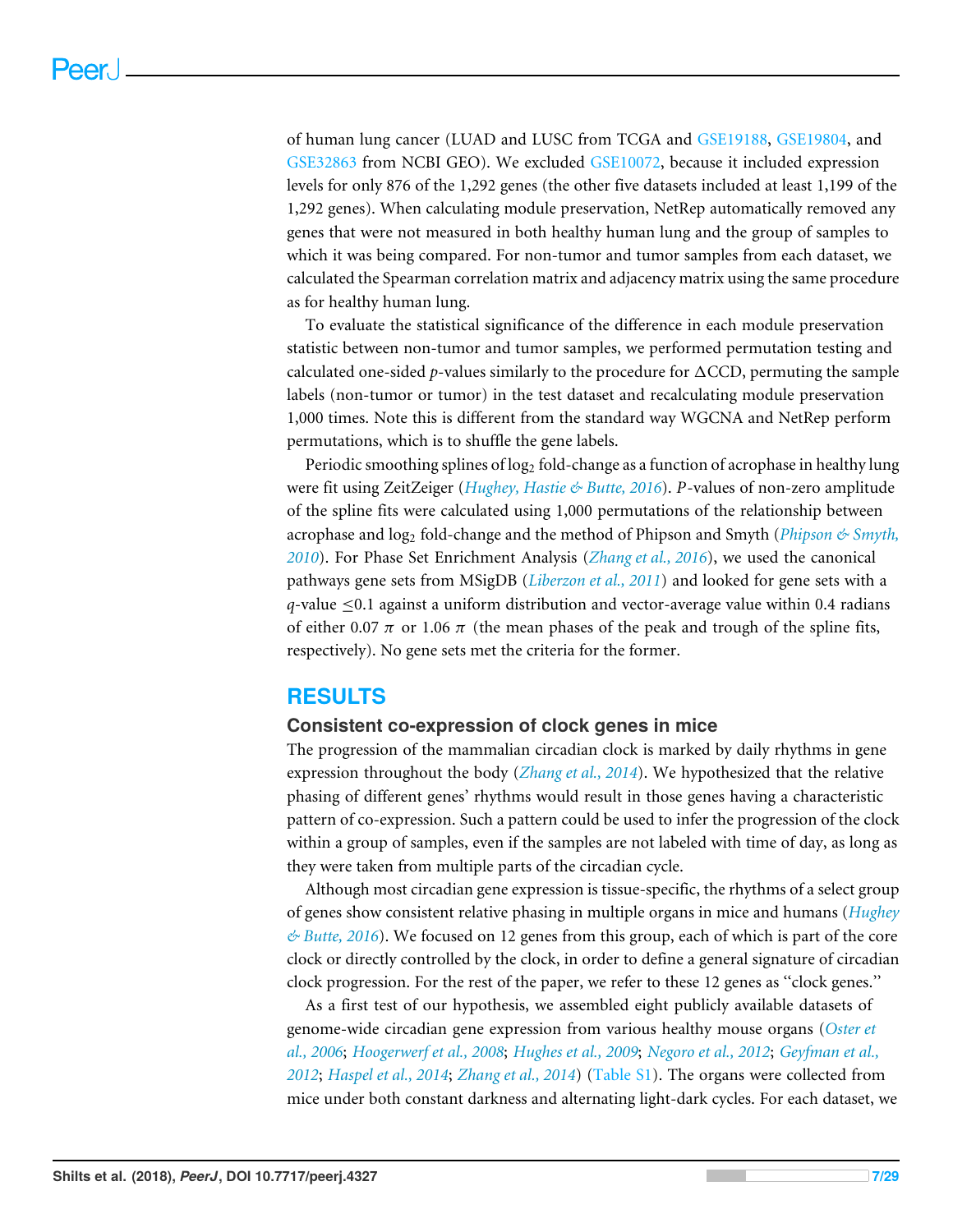calculated the Spearman correlation between expression values (over all samples) of each pair of clock genes.

The pattern of co-expression was highly consistent across datasets (for 59 of 66 gene pairs, the sign of the Spearman correlation was the same in at least six of eight datasets; [Fig. S1\)](http://dx.doi.org/10.7717/peerj.4327#supp-1). Co-expression revealed two groups of genes, where the genes within a group tended to be positively correlated with each other and negatively correlated with genes in the other group. Genes in the first group (Arntl, Npas2, and Clock), which form the positive arm of the clock (*[Partch, Green & Takahashi, 2014](#page-26-6)*), peaked in expression shortly before zeitgeber time 0 (ZT0, which corresponds to time of lights on or sunrise; [Fig. S2\)](http://dx.doi.org/10.7717/peerj.4327#supp-1). Genes in the second group (Cry2, Nr1d1, Nr1d2, Per1, Per2, Per3, Dbp, and Tef), which form the negative arms of the clock, peaked in expression near ZT10. Cry1, which was part of the first group in some datasets and the second group in others, tended to peak in expression near ZT18. These results indicate that the progression of the circadian clock in various mouse organs produces a consistent pattern of co-expression between clock genes.

To construct a single reference pattern of clock gene co-expression, we combined the eight datasets in a fixed-effects meta-analysis (Figs.  $1A-1B$  and Materials and Methods). To compare clock gene co-expression between the reference and a group of samples from another dataset, we developed a metric we call the clock correlation distance (CCD), which corresponds to the Euclidean distance between the respective correlation vectors [\(Fig. 1A\)](#page-8-0). A smaller CCD indicates a greater similarity in clock gene co-expression. To estimate the probability that the observed CCD is less than would be expected by chance, we estimated the distribution of CCD that would result from using 12 randomly selected genes instead of the 12 clock genes. As a positive control, we calculated the Euclidean distance between the correlation vectors corresponding to all pairs of the eight mouse datasets ( $P \leq 0.001$  by permutation test for each pair; [Fig. 1C](#page-8-0) and [Fig. S3\)](http://dx.doi.org/10.7717/peerj.4327#supp-1).

We used the reference pattern and the CCD metric to verify that clock gene co-expression arises from the phasing of the genes' rhythms relative to each other, not their phasing relative to time of day. Thus, the pattern is not affected by phase differences between groups of samples, such as those caused by daytime feeding in mice (*[Vollmers et al., 2009](#page-28-6)*) ( $P \le 0.001$ for CCD relative to reference; [Fig. S4\)](http://dx.doi.org/10.7717/peerj.4327#supp-1).

Most computational methods for quantifying circadian rhythmicity and inferring the status of the clock require that samples be acquired over the entire 24-h cycle. Because our approach does not attempt to infer oscillations, we wondered if it would be robust to partial coverage of the 24-h cycle. We therefore analyzed clock gene co-expression in three of the original eight datasets, in samples acquired during the first 8 h of the day (or subjective day) or the first 8 h of the night (or subjective night). In each dataset, clock gene co-expression was preserved in both daytime and nighttime samples ( $P \le 0.001$ ; [Fig. S5\)](http://dx.doi.org/10.7717/peerj.4327#supp-1). Thus, our approach can detect the signature of clock progression in groups of samples without using time of day information, even if the samples' coverage of the 24-h cycle is incomplete.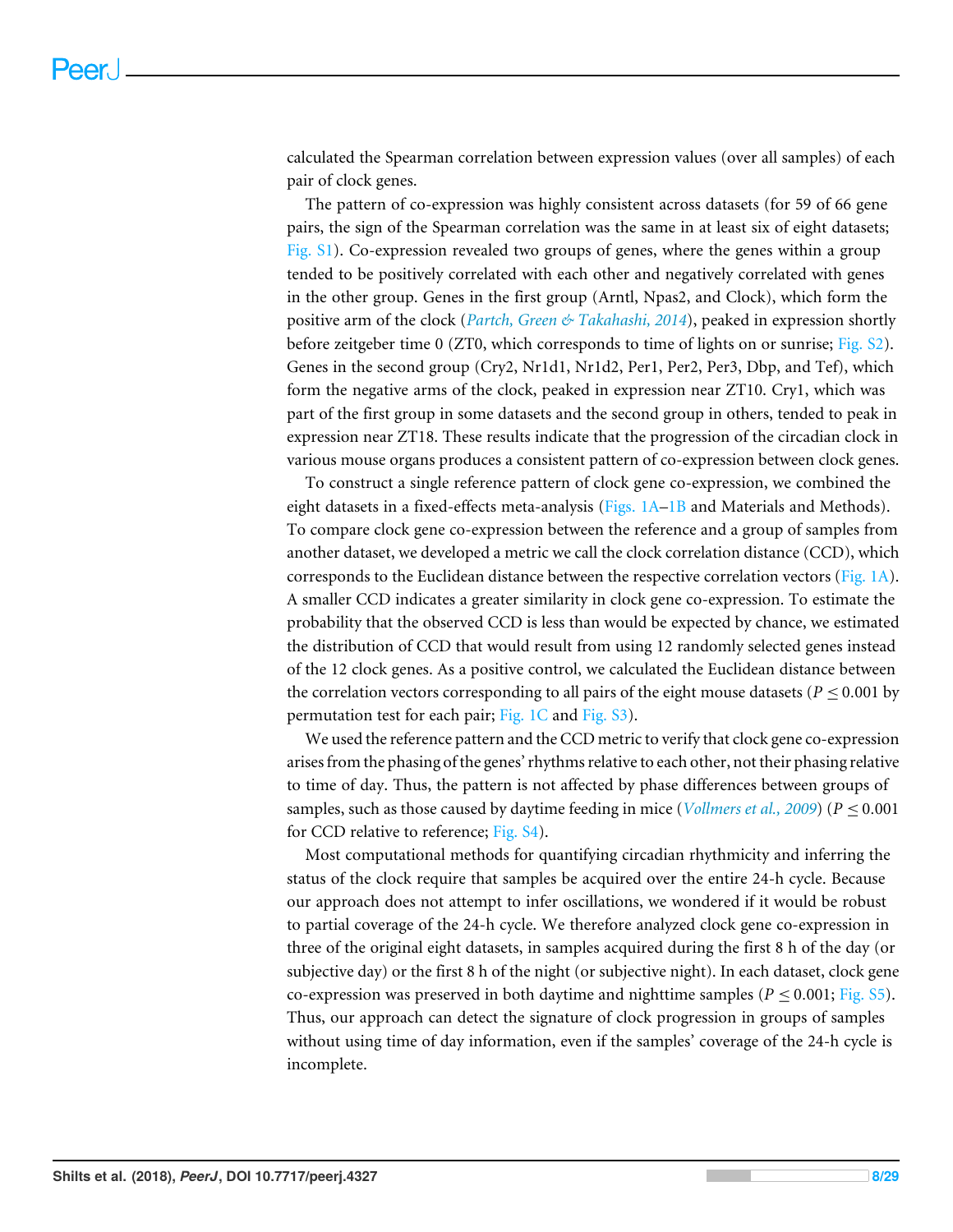<span id="page-8-0"></span>

**Figure 1 Consistent patterns of clock gene co-expression in mice and humans.** (A) Schematic of procedure for constructing a reference pattern of clock gene co-expression from healthy mouse organs and for comparing clock gene co-expression in an independent dataset to the mouse reference using the clock correlation distance (CCD). (B) Heatmap of Spearman correlation (rho) between clock genes for the mouse reference, based on a fixed-effects meta-analysis as described in the (continued on next page... ) Full-size [DOI: 10.7717/peerj.4327/fig-1](https://doi.org/10.7717/peerj.4327/fig-1)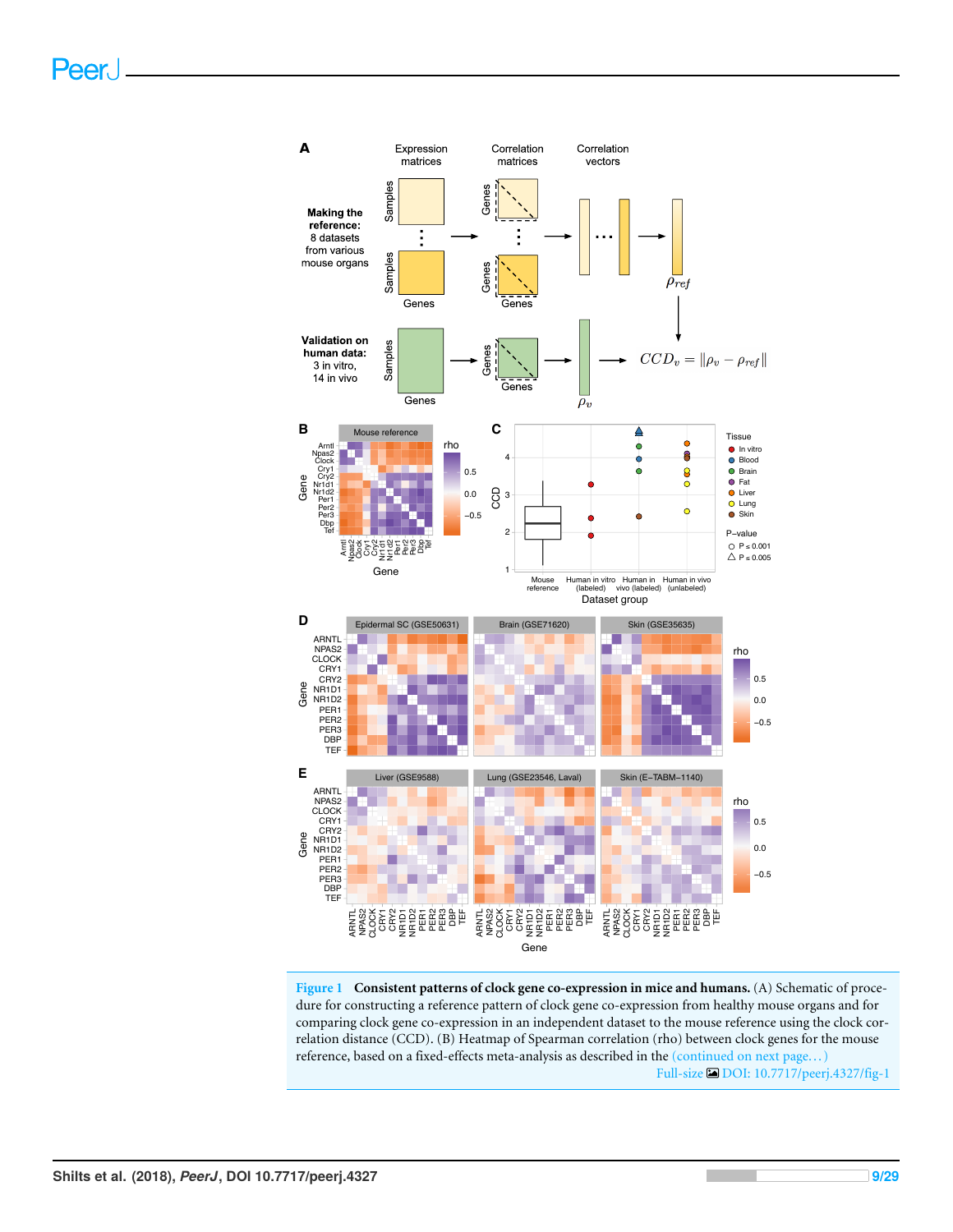#### **Figure 1 (...continued)**

Materials and Methods. (C) Clock correlation distance (CCD) for mouse and human datasets. For the boxplot corresponding to the mouse reference, distances were calculated between each pair of datasets (8 datasets give 28 unique pairs; [Fig. S3\)](http://dx.doi.org/10.7717/peerj.4327#supp-1). For human datasets, the CCD was calculated relative to the mouse reference. Example human (labeled) datasets are shown in (D), and example human (unlabeled) datasets are shown in (E). *P*-value corresponds to the probability that 12 randomly selected genes (instead of the 12 clock genes) could produce a CCD less than or equal to the one observed. (D) Heatmaps of Spearman correlation in three human datasets for which samples are labeled with time of day (or time since synchronization, for [GSE50631\)](http://www.ncbi.nlm.nih.gov/geo/query/acc.cgi?acc=GSE50631). (E) Heatmaps for three datasets not designed to study circadian rhythms and for which samples are not labeled with time of day. Heatmaps not shown here are shown in [Fig. S6.](http://dx.doi.org/10.7717/peerj.4327#supp-1) All heatmaps of clock gene co-expression in [Figs. 1](#page-8-0) and [2,](#page-11-0) and the supplemental figures have the same mapping of correlation value to color, so they are directly visually comparable.

#### **Validation of the co-expression pattern in human tissues**

We next examined clock gene co-expression in nine publicly available datasets of circadian gene expression from human tissues: one from skin, two from brain, three from blood, and three from cells cultured *in vitro* (*[Hughes et al., 2009](#page-22-6)*; *[Spörl et al., 2012](#page-27-7)*; *[Möller-Levet](#page-25-7) [et al., 2013](#page-25-7)*; *[Li et al., 2013](#page-24-5)*; *[Janich et al., 2013](#page-23-8)*; *[Archer et al., 2014](#page-19-3)*; *[Hoffmann et al., 2014](#page-22-8)*; *[Arnardottir et al., 2014](#page-19-4)*; *[Chen et al., 2016](#page-20-7)*) [\(Table S1\)](http://dx.doi.org/10.7717/peerj.4327#supp-2). Samples from these datasets are labeled with time of day (or in the case of cells *in vitro*, time since synchronization) and were taken from multiple time-points in the circadian cycle. Other than the two datasets of U2OS cells, which are derived from an osteosarcoma but show normal rhythms of the core clock genes (*[Vollmers, Panda & DiTacchio, 2008](#page-28-7)*; *[Maier et al., 2009](#page-24-6)*), all samples were from healthy tissue.

Although gene expression rhythms in mice and humans show different phasing relative to the light-dark cycle (*[Hughey & Butte, 2016](#page-23-7)*), the pattern of clock gene co-expression in the human datasets significantly resembled the reference pattern from mice ( $P \le 0.001$ ) for three of three *in vitro* datasets and four of six *in vivo* datasets; [Figs. 1C–1D](#page-8-0) and [Fig.](http://dx.doi.org/10.7717/peerj.4327#supp-1) [S6\)](http://dx.doi.org/10.7717/peerj.4327#supp-1). The CCDs of the datasets varied: skin and *in vitro* cells had the smallest (i.e., the strongest similarity to mice), brain was intermediate, and blood had the largest [\(Fig. 1C\)](#page-8-0). Correlations between clock genes in the latter two organs were generally weaker than those in mice [\(Fig. S7\)](http://dx.doi.org/10.7717/peerj.4327#supp-1), consistent with noisier circadian rhythms in those datasets (*[Hughey &](#page-23-7) [Butte, 2016](#page-23-7)*). The co-expression pattern in the human skin dataset, for which samples were acquired from each individual at three time-points (9:30 am, 2:30 pm, and 7:30 pm), was due to co-expression both across individuals at each time-point and across time-points within each individual [\(Fig. S8\)](http://dx.doi.org/10.7717/peerj.4327#supp-1).

To confirm our findings in additional human organs, we analyzed eight transcriptome datasets from healthy human lung, liver, skin, and adipose tissue (*[Schadt et al., 2008](#page-26-7)*; *[Innocenti et al., 2011](#page-23-9)*; *[Bossé et al., 2012](#page-20-8)*; *[Grundberg et al., 2012](#page-21-6)*; *[Bonder et al., 2014](#page-20-9)*) [\(Table](http://dx.doi.org/10.7717/peerj.4327#supp-2) [S1\)](http://dx.doi.org/10.7717/peerj.4327#supp-2). Samples from these datasets were not collected for the purpose of studying circadian rhythms. Thus, the samples are not labeled with time of day and may not cover the entire circadian cycle. Nonetheless, clock gene co-expression in these datasets was similar to that of mice ( $P \le 0.001$  for all 8 datasets; [Figs. 1C,](#page-8-0) [1E,](#page-8-0) and [Fig. S9\)](http://dx.doi.org/10.7717/peerj.4327#supp-1), with CCDs comparable to those of datasets designed to quantify circadian rhythms in humans *in vivo*. The generally weaker co-expression patterns and higher CCDs in human *in vivo* datasets compared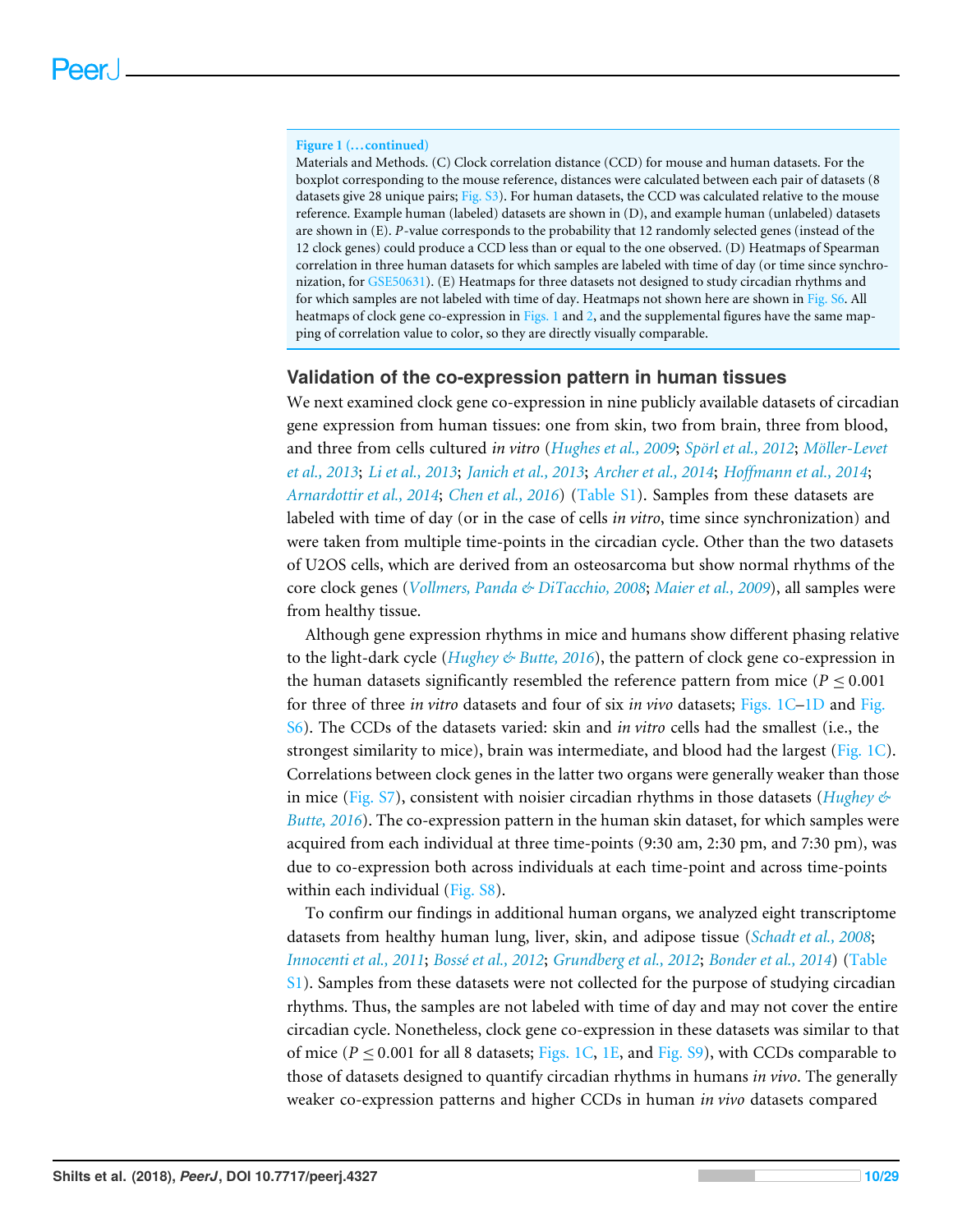to mouse datasets is likely due to data collected from humans having more sources of variation (including technical, environmental, and genetic variation). We conclude that our approach can detect the signature of circadian clock progression in publicly available transcriptome data from various human tissues, even in datasets not designed to quantify circadian rhythms.

#### **Aberrant patterns of clock gene co-expression in human cancer**

We then turned our attention to clock gene co-expression in human cancer. We started with RNA-seq data collected by The Cancer Genome Atlas (TCGA) and reprocessed using the Rsubread package (*[Rahman et al., 2015](#page-26-2)*). TCGA samples are from surgical resections performed prior to neoadjuvant treatment. We analyzed TCGA data from the 12 cancer types that included at least 30 samples from adjacent non-tumor tissue [\(Table S1\)](http://dx.doi.org/10.7717/peerj.4327#supp-2). To study human hepatocellular carcinoma and non-small cell lung cancer in more depth, we also analyzed eight datasets from the NCBI Gene Expression Omnibus (GEO), each of which had tumor and adjacent non-tumor samples (*[Landi et al., 2008](#page-24-7)*; *[Hou et al., 2010](#page-22-9)*; *[Lu et al.,](#page-24-8) [2010](#page-24-8)*; *[Roessler et al., 2010](#page-26-8)*; *[Lamb et al., 2011](#page-23-10)*; *[Selamat et al., 2012](#page-27-8)*; *[Lim et al., 2013](#page-24-9)*; *[Villa et](#page-27-9) [al., 2016](#page-27-9)*) [\(Table S1\)](http://dx.doi.org/10.7717/peerj.4327#supp-2). For all data from TCGA and GEO, the times of day of surgery are not available. Presumably, most to all of the samples were acquired during surgical working hours (6:00 am to 6:00 pm).

To quantify the extent to which clock gene co-expression is perturbed in tumor samples compared to non-tumor samples in a given dataset, we calculated the difference between the CCDs (relative to the mouse reference) for each condition. We call this difference the delta clock correlation distance ( $\triangle CCD$ ), where a  $\triangle CCD >0$  indicates that clock gene co-expression in tumor samples is less similar to the reference than that of non-tumor samples [\(Fig. 2A\)](#page-11-0). We continued to use the reference from mouse data, instead of one based on human data, in order to maintain a strict separation of training and validation data and because in the mouse data, the effects of other sources of variation and confounding are minimized. Thus, the mouse data offered the clearest window into the clock gene coexpression that results from circadian clock progression *in vivo*. To evaluate the probability that the  $\triangle CCD$  is greater than would be expected by chance, we permuted the condition labels of the samples and recalculated the  $\triangle CCD$  1,000 times.

Clock gene co-expression in non-tumor samples was similar to that observed in solid healthy human tissues ( $P \le 0.005$  for CCD relative to the mouse reference in 14 of 20 datasets; [Figs. 2B–2C](#page-11-0) and [Fig. S10\)](http://dx.doi.org/10.7717/peerj.4327#supp-1). In contrast, co-expression in tumor samples often lacked a significant similarity to the expected pattern ( $P > 0.05$  for CCD in 10 of 20 datasets; [Figs. 2B–2C](#page-11-0) and [Fig. S10\)](http://dx.doi.org/10.7717/peerj.4327#supp-1). Consequently, tumor CCDs were significantly higher than non-tumor CCDs ( $P = 1.4 \cdot 10^{-8}$  by paired *t*-test) and each human cancer dataset had a  $\Delta$ CCD >0 ( $P \le 0.005$  in 15 of 20 datasets; [Fig. 2D](#page-11-0) and [Fig. S11A\)](http://dx.doi.org/10.7717/peerj.4327#supp-1). Among the three TCGA cancer types with the lowest  $\Delta$ CCD, prostate adenocarcinoma had a relatively high non-tumor CCD, whereas renal clear cell carcinoma and thyroid carcinoma each had a relatively low tumor CCD [\(Fig. S11B\)](http://dx.doi.org/10.7717/peerj.4327#supp-1). Interestingly, we observed no clear trend between  $\Delta$ CCD and histological tumor grade [\(Fig. S12\)](http://dx.doi.org/10.7717/peerj.4327#supp-1). Overall, these results suggest that circadian clock progression is perturbed in a range of human cancers.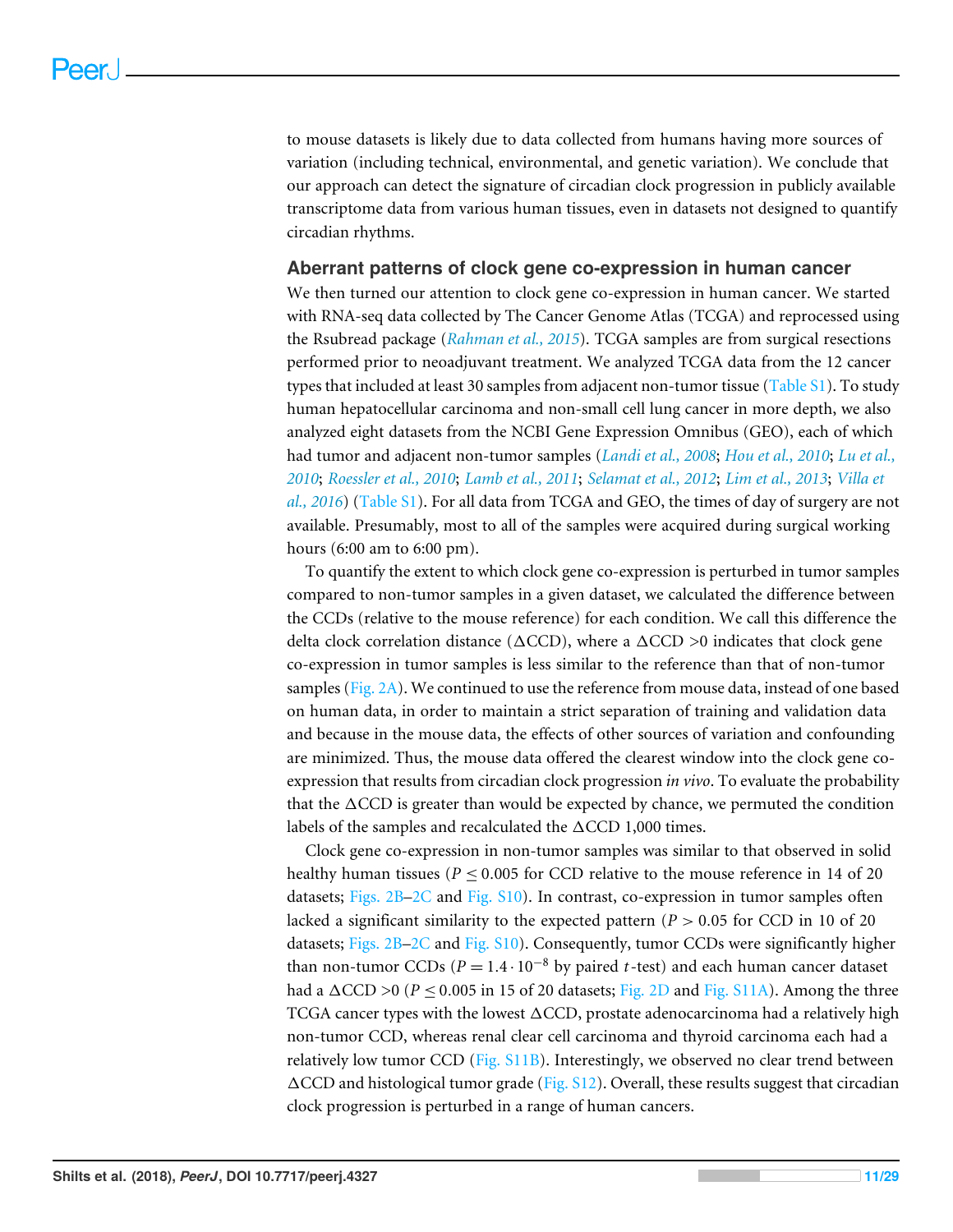<span id="page-11-0"></span>

**Figure 2 Loss of normal clock gene co-expression in human tumor samples from various cancer types.** (A) Schematic of procedure for comparing clock gene co-expression, relative to the mouse reference, between non-tumor and tumor samples from human cancer datasets. (B) Heatmaps of Spearman correlation between clock genes for non-tumor and tumor samples from two (continued on next page...) Full-size [DOI: 10.7717/peerj.4327/fig-2](https://doi.org/10.7717/peerj.4327/fig-2)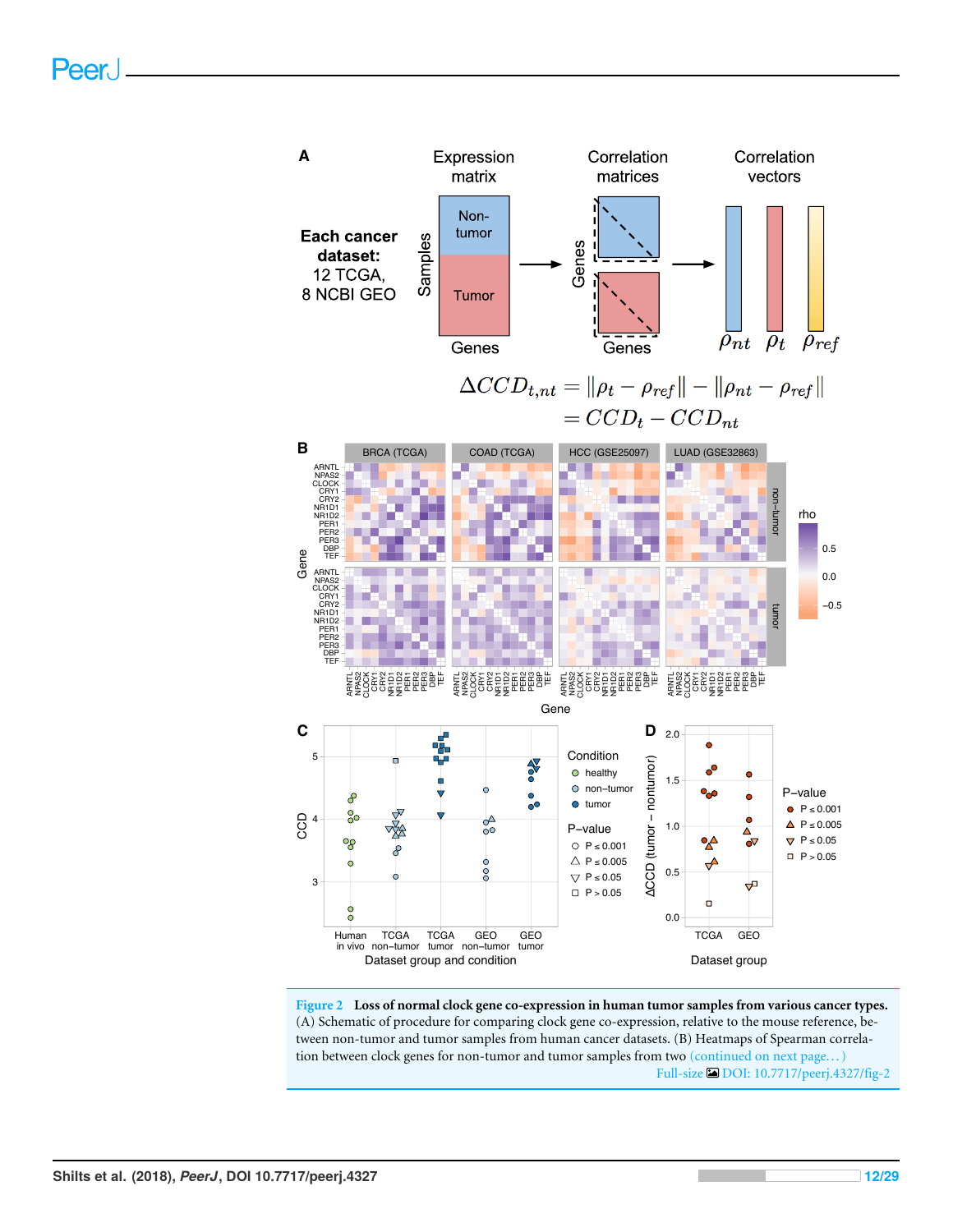#### **Figure 2 (...continued)**

TCGA cancer types and two NCBI GEO datasets. Abbreviations: breast invasive cell carcinoma (BRCA), colon adenocarcinoma (COAD), hepatocellular carcinoma (HCC), lung adenocarcinoma (LUAD). Heatmaps for the other 16 human cancer datasets are shown in [Fig. S9.](http://dx.doi.org/10.7717/peerj.4327#supp-1) (C) Clock correlation distance (CCD) for non-tumor and tumor samples relative to the mouse reference. Each point corresponds to one condition in one dataset. ''Human *in vivo*'' corresponds to the human *in vivo* datasets shown in [Fig. 1C](#page-8-0) (labeled and unlabeled), minus the human blood datasets. *P*-value corresponds to the probability that 12 randomly selected genes (instead of the 12 clock genes) could produce a CCD less than or equal to the one observed. (D) Delta clock correlation distance ( $\Delta CCD$ ) between non-tumor and tumor samples in 12 TCGA cancer types and 8 datasets from NCBI GEO. Each point corresponds to one dataset. Positive 1CCD indicates perturbed clock gene co-expression in tumor samples relative to non-tumor samples. *P*-value corresponds to the probability that a random permutation of the samples' condition labels could produce a  $\triangle CCD$  greater than or equal to the one observed.

Tumors are a complex mixture of cancer cells and various non-cancerous cell types. The proportion of cancer cells in a tumor sample is called the tumor purity and is an important factor to consider in genomic analyses of bulk tumors (*[Aran, Sirota & Butte,](#page-19-2) [2015](#page-19-2)*). We therefore examined the relationship between  $\Delta CCD$  and tumor purity in the TCGA data. With the exception of thyroid carcinoma and prostate adenocarcinoma, 1CCD and median tumor purity across TCGA cancer types were positively correlated [\(Fig. S13;](http://dx.doi.org/10.7717/peerj.4327#supp-1) Spearman correlation  $= 0.67$ ,  $P = 0.059$  by exact test). These findings suggest that at least in some tumors, clock progression is perturbed more strongly in cancer cells than in non-cancerous cells.

#### **Distinct patterns of clock gene expression in human cancer and clock gene knockouts in mice**

To better understand the nature of the dysregulation of clock progression, in particular to determine if the pattern of clock gene co-expression in human tumors could be explained by inactivation of core clock genes, we compared clock gene expression in human cancer and in clock gene knockouts in mice. We assembled seven datasets of circadian gene expression, measured in various tissues, that included samples from wild-type mice and from mice in which at least one core clock gene was knocked out, either in the entire animal or in a specific cell type (*[Vollmers et al., 2009](#page-28-6)*; *[Cho et al., 2012](#page-20-2)*; *[Nikolaeva et al., 2012](#page-25-8)*; *[Paschos et al.,](#page-26-9) [2012](#page-26-9)*; *[Dyar et al., 2014](#page-21-7)*; *[Young et al., 2014](#page-28-8)*; *[Dudek et al., 2016](#page-21-8)*) [\(Table S1\)](http://dx.doi.org/10.7717/peerj.4327#supp-2). For each dataset, we calculated clock gene co-expression in wild-type and knockout samples [\(Fig. S14\)](http://dx.doi.org/10.7717/peerj.4327#supp-1).

The two datasets with the highest  $\Delta CCD$  (>50% higher than any  $\Delta CCD$  we observed in human cancer) were those in which the knockout mice lacked not one, but two components of the clock (Cry1 and Cry2 in [GSE13093;](http://www.ncbi.nlm.nih.gov/geo/query/acc.cgi?acc=GSE13093) Nr1d1 and Nr1d2 in [GSE34018;](http://www.ncbi.nlm.nih.gov/geo/query/acc.cgi?acc=GSE34018) [Fig. 3A\)](#page-13-0). The  $\triangle$ CCDs for the other five datasets were similar to or somewhat lower than the  $\triangle$ CCDs we observed in human cancer. Due to the smaller sample sizes compared to the human cancer datasets, the  $\triangle$ CCDs for four of seven datasets of clock gene knockouts were not significantly greater than zero  $(P > 0.05)$ .

To further compare clock gene expression in human cancer and clock gene knockouts, we calculated differential expression of the clock genes between non-tumor and tumor samples and between wild-type and knockout samples [\(Fig. 3B\)](#page-13-0). Differential expression in the knockouts was largely consistent with current understanding of the core clock. For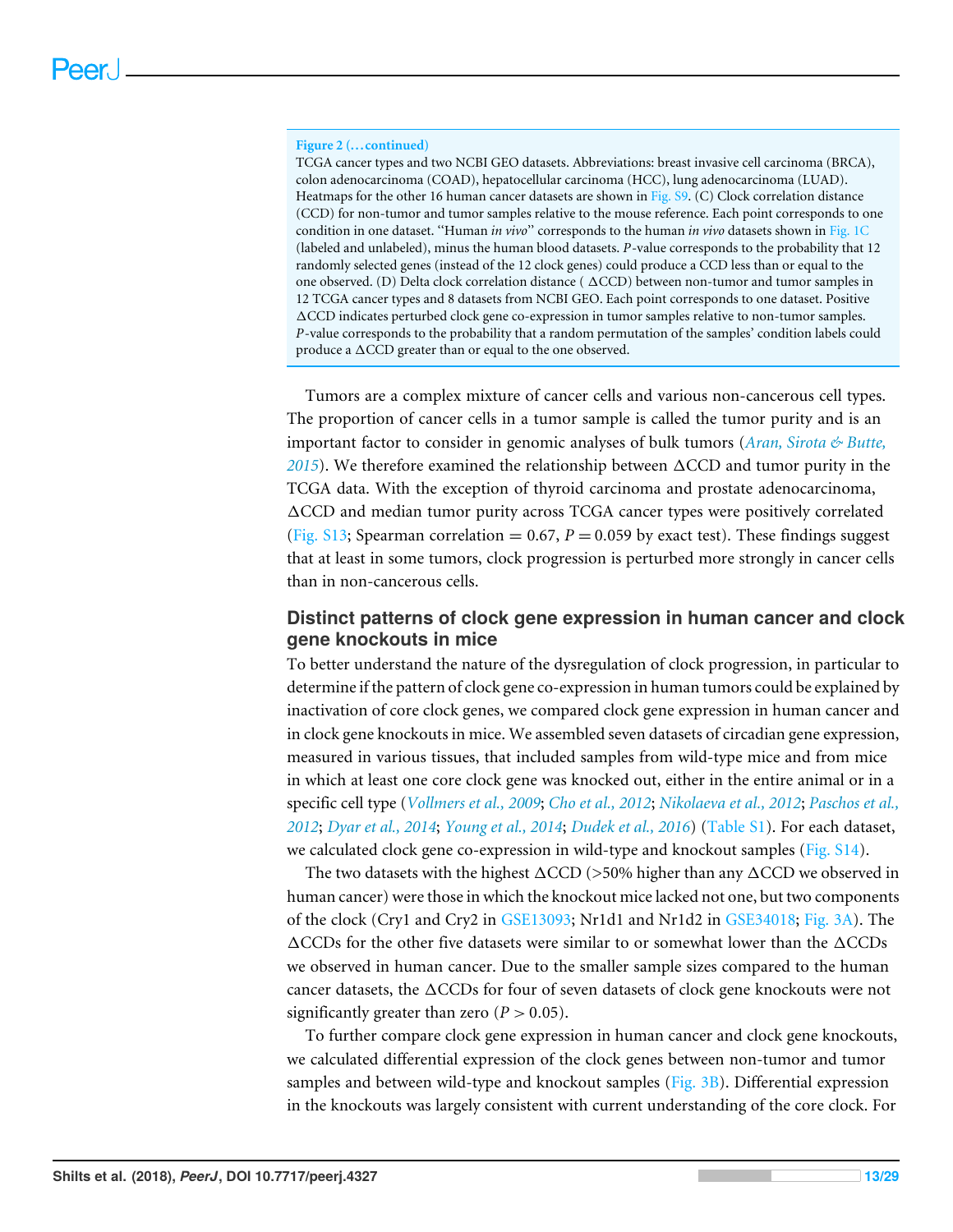<span id="page-13-0"></span>

**Figure 3 Changes in clock gene expression in human cancer are distinct from those caused by knockout of the clock genes in mice.** (A) Delta clock correlation distance ( $\triangle CCD$ ) for human cancer datasets (TCGA and GEO) and for clock gene knockout datasets from mice. (B) Heatmaps of the estimated log<sup>2</sup> fold-change in expression between tumor and non-tumor samples or between knockout and wild-type samples. A positive value indicates higher expression in tumor samples (continued on next page...) Full-size [DOI: 10.7717/peerj.4327/fig-3](https://doi.org/10.7717/peerj.4327/fig-3)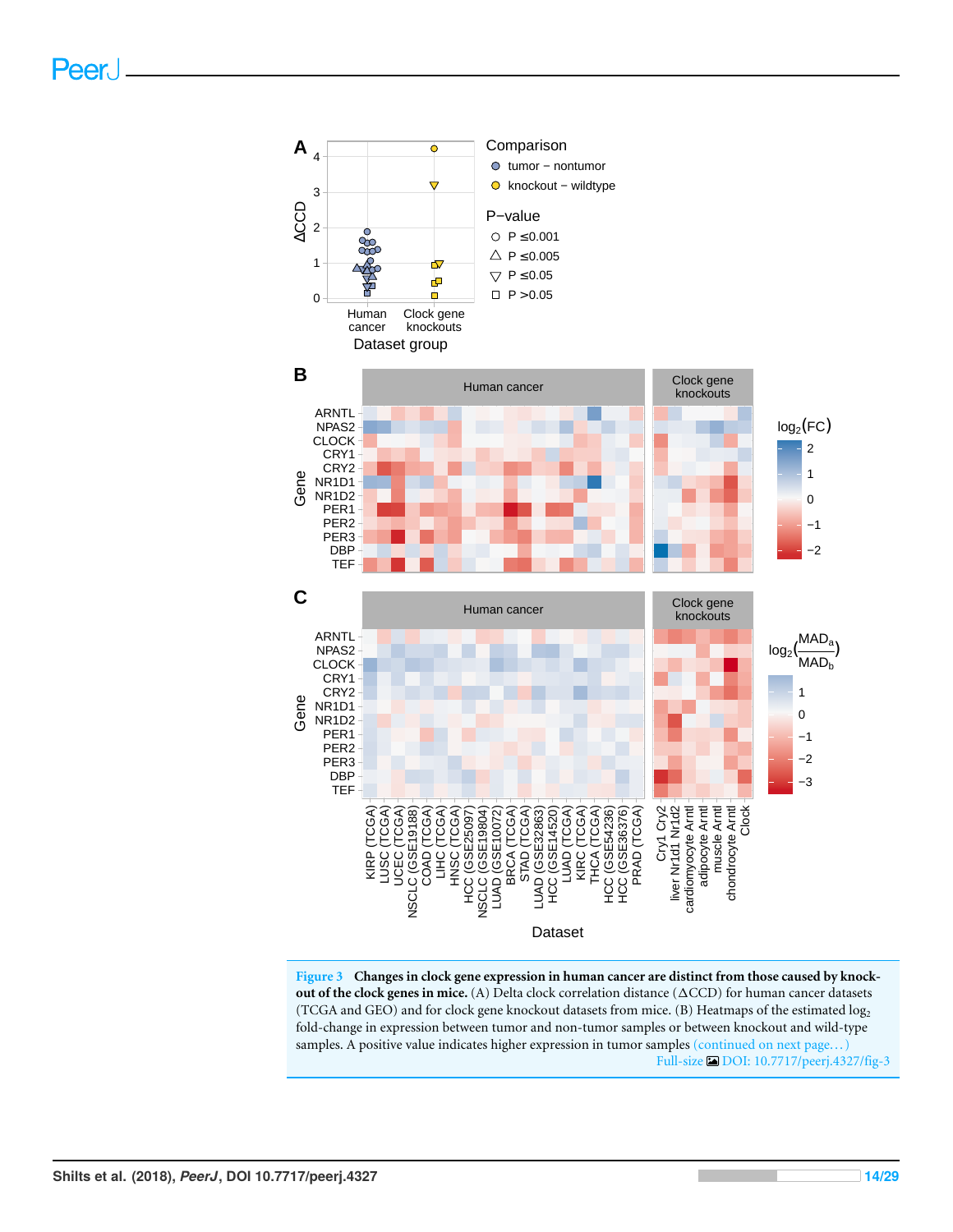#### **Figure 3 (...continued)**

or knockout samples, respectively. (C) Heatmaps of the log<sub>2</sub> ratio of the median absolute deviation (MAD) of expression in tumor compared to non-tumor samples and knockout compared to wild-type samples. In the legend,  $\text{MAD}_a$  refers to tumor or knockout samples,  $\text{MAD}_b$  refers to non-tumor or wild-type samples. A positive value indicates that the variation in expression of that gene is greater in tumor (or knockout) samples than in non-tumor (or wild-type) samples. For RNA-seq data (TCGA and chondrocyte Arntl KO), expression values were based on  $log_2$  (TPM + 1), where TPM is transcripts per million. For microarray data, expression values were based on log-transformed, normalized intensity. Within each dataset group, datasets are ordered by descending  $\Delta CCD$ .

example, knockout of Arntl (the primary transcriptional activator) tended to cause reduced expression of Nr1d1, Nr1d2, Per1, Per2, Per3, Dbp, and Tef, and increased or unchanged expression of the other clock genes. In the double knockout of Cry1 and Cry2 (two negative regulators of the clock), this pattern was reversed. Interestingly, neither of these patterns of differential expression was apparent in human cancer.

In the clock gene knockouts, rhythmic expression of most clock genes was reduced or lost (calculated using each sample's time of day; [Fig. S15\)](http://dx.doi.org/10.7717/peerj.4327#supp-1). Without time of day information in the human cancer datasets, it was not possible to directly quantify rhythms of clock genes in non-tumor and tumor samples. However, we reasoned that a proxy for rhythmicity could be the magnitude of variation in expression. Therefore, for each human cancer dataset, we calculated the median absolute deviation (MAD) in expression of the clock genes in non-tumor and tumor samples. We then compared the  $log<sub>2</sub>$  ratios of MAD between tumor and non-tumor samples to the  $log<sub>2</sub>$  ratios of MAD between knockout and wild-type samples from the clock gene knockout data (Fig.  $3C$ ). As expected, samples from clock gene knockouts showed widespread reductions in MAD compared to samples from wild-type mice. In contrast, human tumor samples tended to show similar or somewhat higher MAD compared to non-tumor samples. The distinct patterns of differential expression and differential variability between tumor and non-tumor samples, compared to knockout and wild-type samples, imply that dysregulation of clock progression in human cancer is not due solely to the inactivation of one or more clock genes.

#### **Dysregulation of broader circadian gene expression in human lung cancer**

Finally, we explored how dysregulation of clock progression might affect the circadian transcriptome. We obtained a set of 1,292 genes that were inferred by the CYCLOPS method to be rhythmic in a dataset from healthy human lung (*[Anafi et al., 2017](#page-19-1)*). By applying WGCNA (*[Langfelder & Horvath, 2008](#page-24-3)*) to the same dataset, we grouped the 1,292 genes into five modules according to their co-expression [\(Fig. 4A\)](#page-15-0). Based on DAVID (*[Huang, Sherman & Lempicki, 2009](#page-22-4)*) and consistent with the analysis of *[Anafi et al. \(2017\)](#page-19-1)*, the five modules were enriched for genes involved in various biological processes, including angiogenesis, phosphoprotein signaling, and alternative splicing [\(Table S3\)](http://dx.doi.org/10.7717/peerj.4327#supp-4). We then used NetRep (*[Ritchie et al., 2016](#page-26-5)*) to determine the extent to which each module was preserved in non-tumor and tumor samples from five datasets of human lung cancer (two from TCGA and three from NCBI GEO). Notably, all five datasets had  $\leq$ 65 non-tumor samples and the three datasets from NCBI GEO had ≤91 tumor samples, too few for CYCLOPS to produce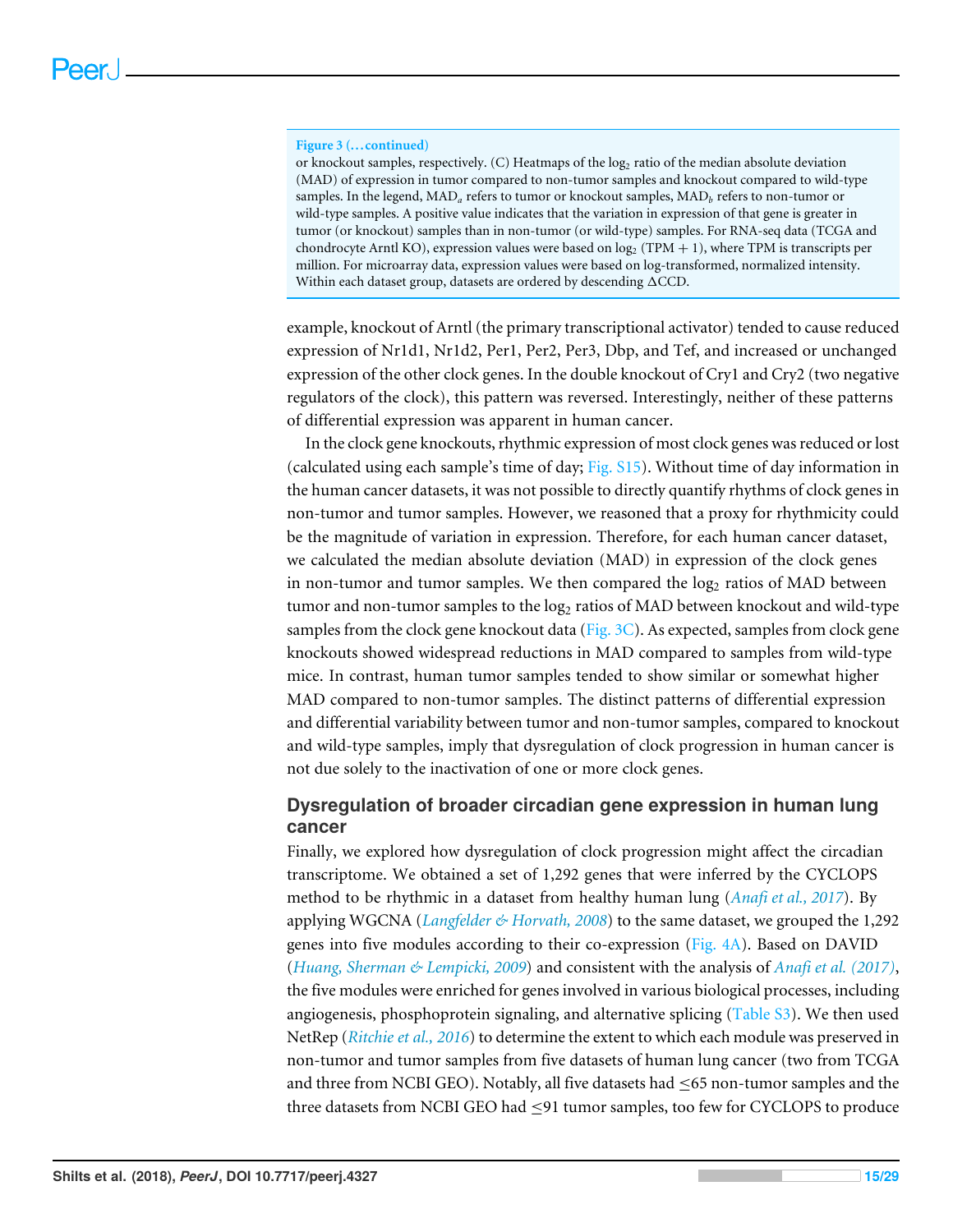<span id="page-15-0"></span>

**Figure 4 Perturbed expression of normally rhythmic genes in human lung cancer.** (A) Hierarchical clustering of 1,292 genes inferred to have a circadian rhythm in healthy human lung. Gene modules were defined by following the procedure recommended by WGCNA. The number of genes in modules 1–5 are 62, 75, 828, 291, and 36. (B) Statistical significance of differential module preservation between nontumor and tumor samples for seven preservation statistics for each module in each dataset. One-sided *p*-values are based on 1,000 permutations of the sample labels in the respective test dataset. Abbreviations: lung adenocarcinoma (LUAD), lung squamous cell carcinoma (LUSC), non-small cell lung cancer (NSCLC). (C) Scatterplots of log<sub>2</sub> fold-change in each lung cancer dataset vs. the phase of peak expression (acrophase, in radians) in healthy lung. Acrophase  $\pi$  is defined to be the circular mean of the acrophases of the circadian clock-driven PAR bZip transcription factors DBP, TEF, and HLF. Each point corresponds to one of the 1,292 genes. Each blue curve indicates a fit to a periodic smoothing spline. The circular mean of the trough of the spline fits is  $1.06\pi$ .

Full-size [DOI: 10.7717/peerj.4327/fig-4](https://doi.org/10.7717/peerj.4327/fig-4)

a reliable ordering. Based on this analysis, four of five modules (comprising 1,256 of 1,292 rhythmic genes) were significantly more strongly preserved in non-tumor compared to tumor samples (Fig.  $4B$ ,  $P \le 0.001$  for at least two of seven preservation statistics in at least four of five datasets).

We also quantified differential expression of the 1,292 normally rhythmic genes between non-tumor and tumor samples in the five lung cancer datasets. We then examined the relationship between each gene's  $log_2$  fold-change (tumor vs. non-tumor) and its phase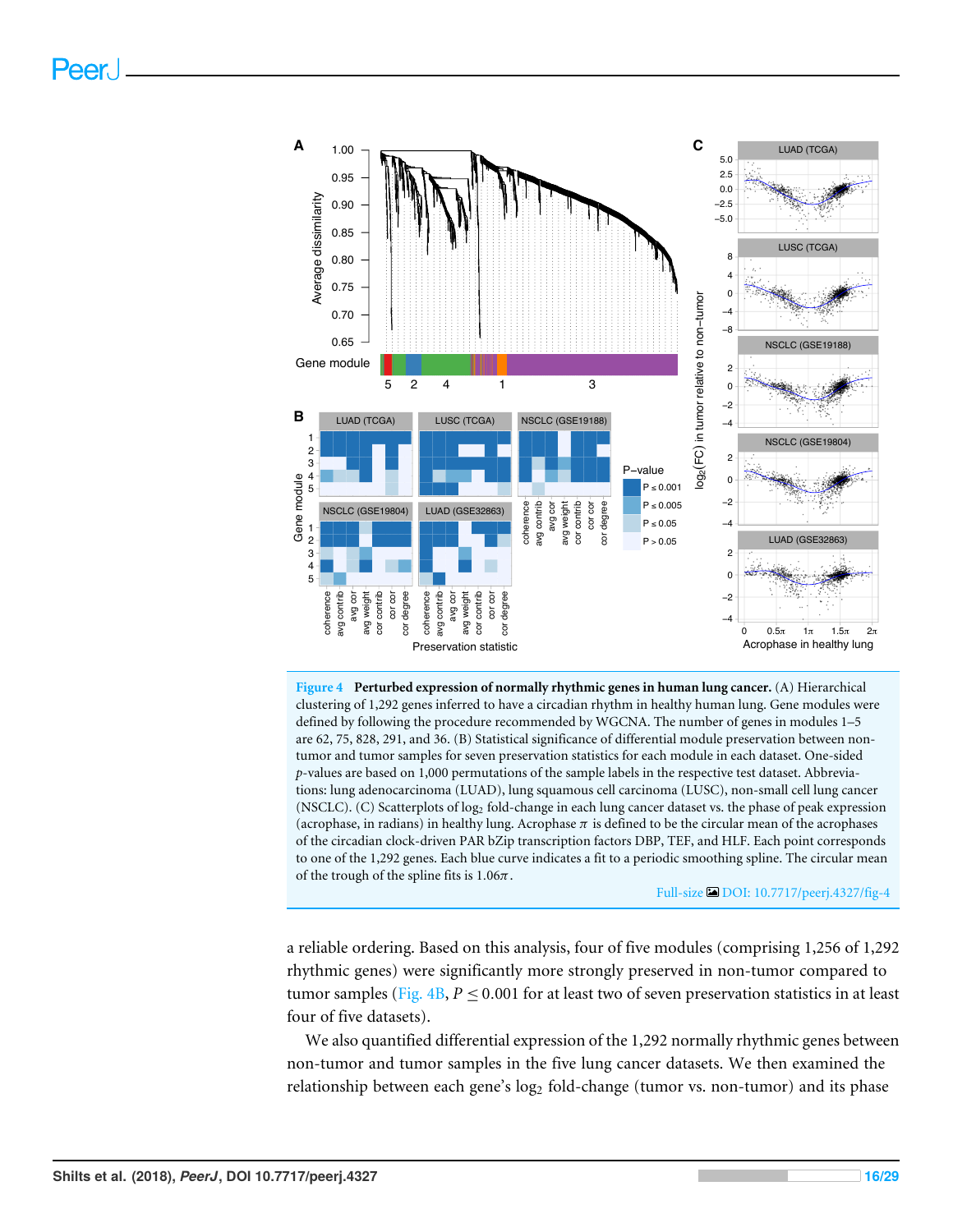of peak expression (acrophase) in healthy lung as inferred by CYCLOPS. Remarkably, we observed a consistent pattern, in which genes with an acrophase near  $\pi$  tended to show the strongest decrease in expression in tumor samples (Fig.  $4C$ ,  $P \le 0.001$  of non-zero amplitude by permutation testing for each dataset). Using Phase Set Enrichment Analysis (*[Zhang et al., 2016](#page-28-5)*), we found that genes with an acrophase near  $\pi$  were particularly enriched for involvement in G protein-coupled receptor signaling [\(Table S4\)](http://dx.doi.org/10.7717/peerj.4327#supp-5). Taken together, these findings suggest that perturbed clock progression in human lung cancer is accompanied by systematic changes in broader circadian gene expression.

#### **DISCUSSION**

Increasing evidence has suggested that systemic disruption of the circadian clock can promote tumor development and that components of a tumor can disrupt the circadian clock (reviewed in *[Lamia, 2017](#page-24-10)*). Until now, however, whether the clock is progressing, i.e., oscillating, normally within human tumors has been unclear. Here we developed a simple method to detect the signature of clock progression based on the co-expression of a small set of genes. By applying the method to publicly available cancer transcriptome data, we discovered that clock progression may be perturbed in multiple types of human cancer. Our analysis also suggests that dysregulation of clock progression in cancer is not caused solely by inactivation of core clock genes and is accompanied by large-scale changes in circadian gene expression and co-expression.

Our approach relies on three principles. First, we use prior knowledge of clock genes and clock-controlled genes. Second, we account for the fact that clock progression is defined not by a static condition, but by a dynamic cycle. Our approach thus exploits the co-expression of clock genes that arises from (1) different genes having rhythms with different circadian phases and (2) different samples being taken from different points in the cycle. Finally, our method does not attempt to infer an oscillatory pattern, but instead uses only the statistical correlations in expression between pairs of genes. The underlying assumption of the  $\Delta$ CCD is that perturbations to the clock will alter the relative phases and/or signal-to-noise ratios of rhythms in clock gene expression and thereby alter the correlations. Although the correlation matrix captures only part of the complex relationship between genes, it is intuitive, simple to calculate, and requires relatively few samples (our results indicate that 30 in humans may be sufficient). Altogether, these principles enable our method to detect perturbed clock progression in groups of samples whose times of acquisition are unknown and whose coverage of the 24-h cycle is incomplete. Consequently, the CCD and  $\triangle CCD$ should be a valuable complement to methods designed to infer rhythms in omics data, such as CYCLOPS (*[Anafi et al., 2017](#page-19-1)*).

Despite these advantages, our method does have limitations. First, a large CCD does not exclude the possibility that the clock genes are still rhythmic. Instead, it implies that if rhythms are present, the phase relationships between genes are greatly altered relative to a normally progressing clock. Similarly, despite altered expression and co-expression levels, some of the genes rhythmic in healthy lung may still be rhythmic in lung cancer. Second, clock gene co-expression is insensitive to the alignment of the circadian clock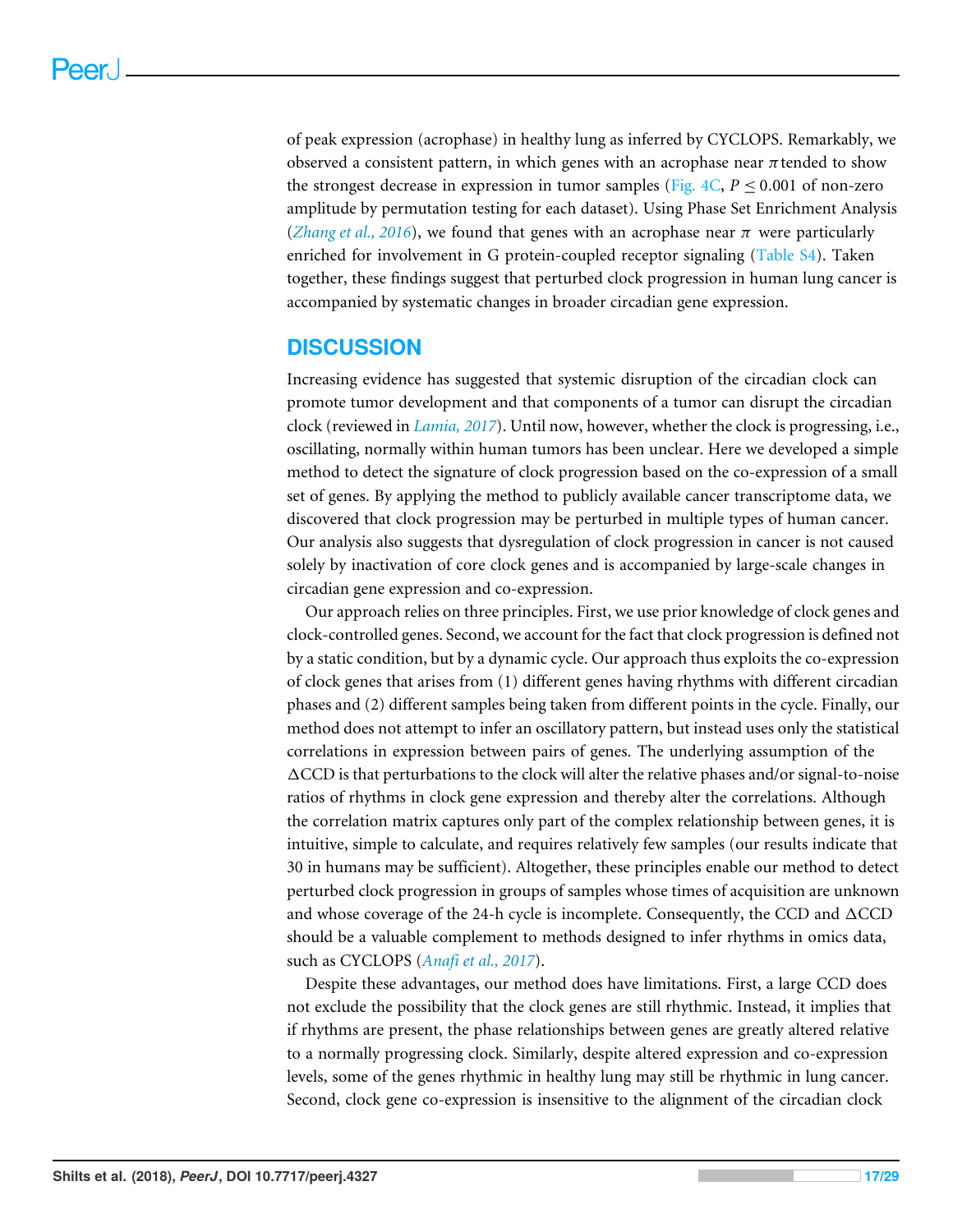to time of day, and so cannot detect a phase difference between conditions, such as that recently observed during manic episodes of bipolar disorder (*[Moon et al., 2016](#page-25-9)*). This limitation, however, allowed us to readily compare clock gene co-expression between mice and humans, despite the circadian phase difference between the two species (*[Hughey](#page-23-7) [& Butte, 2016](#page-23-7)*). Third, as shown by our analysis of clock gene knockouts in mice, larger sample sizes are required to find differences in co-expression than to find differences in rhythms (the former does not require time of day information, the latter does). This is partly because differences in co-expression are invariant to the relative levels of gene expression between conditions, which is why we also analyzed differential expression and differential variability. Fourth, transcription is only one facet of the core clock mechanism, and perturbations to post-translational modification or degradation of clock proteins (if unaccompanied by changes in clock gene expression) would not be detected by our approach. Finally, because co-expression is calculated for a group of samples, our approach does not immediately lend itself to assessing clock progression in single samples. Thus, although our results support dysregulated clock progression in tumors as a group, there may be some tumors in which the clock is progressing normally. In the future, it may be possible to complement the  $\triangle CCD$  metric and infer clock progression in a given individual by directly comparing matched healthy and disease samples.

In healthy tissues *in vivo*, the circadian clocks of individual cells are entrained and oscillating together, which allows bulk measurements to contain robust circadian signals. Consequently, the loss of a circadian signature in human tumors could result from dysfunction in either entrainment, the oscillator, or both. Dysfunction in entrainment would imply that the clocks in at least some of the cancer cells are out of sync with each other and therefore free running, i.e., ignoring zeitgeber signals. Dysfunction in the oscillator would imply that the clocks in at least some of the cancer cells are no longer progressing normally. Given the current data, in which expression values are the averages across many cells, these scenarios cannot be distinguished. However, the moderate correlation between  $\triangle CCD$  and tumor purity across cancer types leads us to speculate that the clocks in stromal and/or infiltrating immune cells may be progressing normally. Notably, if clock gene co-expression in tumors were normal, then the moderate increases in expression variability of clock genes could imply rhythms (synchronized across the tumor) of increased amplitude. Because clock gene co-expression in tumors is strongly perturbed, however, we find this scenario unlikely. We find it more likely that increased gene expression variability in tumors is a result of non-circadian sources of variation, e.g., tumor grade and subtype. In the future, the specific mechanisms of perturbed clock progression may be unraveled through a combination of mathematical modeling (*[Kim](#page-23-11) [& Forger, 2012](#page-23-11)*; *[Lück et al., 2014](#page-24-11)*) and single-cell measurements. A separate matter not addressed here is how cancer influences circadian rhythms in the rest of the body (*[Masri et](#page-24-12) [al., 2016](#page-24-12)*), which may be relevant for optimizing the daily timing of anticancer treatments (*[Dulong et al., 2015](#page-21-9)*).

An apparent contradiction to perturbed clock progression in tumors is the presence of normal rhythms in U2OS cells (which are derived from an osteosarcoma) and some other cancer cell lines (*[Relógio et al., 2014](#page-26-0)*), as well as in human and mouse glioblastoma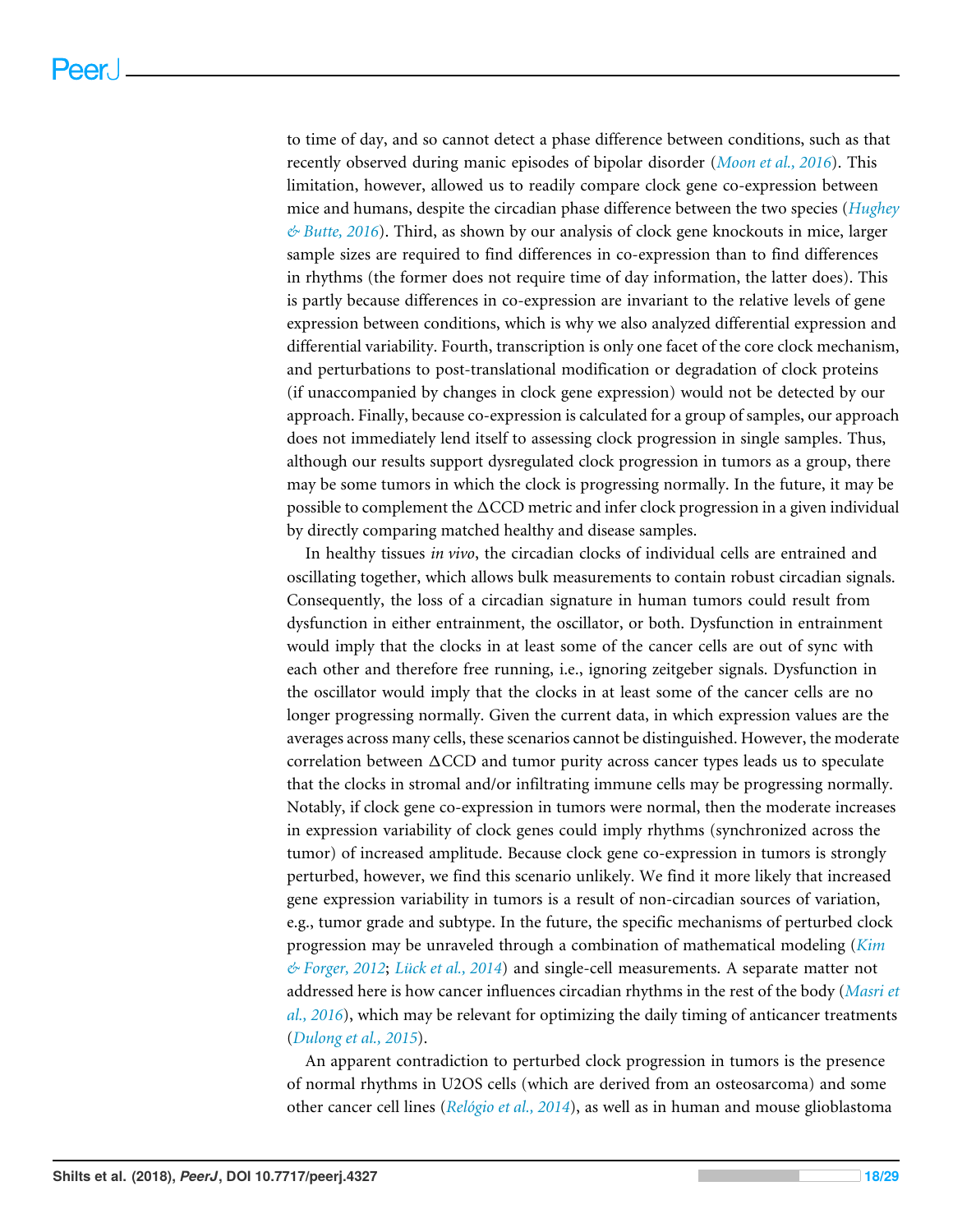cells *in vitro* (*[Slat et al., 2017](#page-27-10)*). One explanation for this contradiction is that there could be a critical difference, in terms of circadian clock progression, between tumors *in vivo* and cancer cells *in vitro*. If so, we would speculate that the dysregulation of clock progression in some human tumors may, under certain conditions, be reversible.

Based on this study alone, which is observational, it is not possible to determine the direction of causality between tumor development and clock dysregulation, or to determine whether clock dysregulation provides a selective advantage. Indeed, perturbations to coexpression in cancer are not limited to clock genes or to rhythmic genes, as previous work has found changes in co-expression and connectivity across the transcriptome (*[West et](#page-28-9) [al., 2012](#page-28-9)*; *[Anglani et al., 2014](#page-19-5)*). However, given the clock's established role in regulating metabolism and a recent finding that stimulation of the clock inhibits tumor growth in melanoma (*[Kiessling et al., 2017](#page-23-1)*), our findings raise the possibility that clock dysregulation and manipulation of normal circadian physiology may be a cancer driver in multiple solid tissues. On the other hand, a functional circadian clock seems to be required for growth of acute myeloid leukemia cells (*[Puram et al., 2016](#page-26-10)*), so further work is necessary to clarify this issue.

## **CONCLUSIONS**

Although the effect of restoring normal clock progression remains to be tested at the pre-clinical and clinical stages, our findings raise the conjecture that this could be a viable treatment strategy in a wide range of cancer types. Recent work on the effects of natural light exposure (*[Stothard et al., 2017](#page-27-11)*) and time-restricted feeding (*[Hatori et al., 2012](#page-22-10)*; *[Chaix](#page-20-10) [et al., 2014](#page-20-10)*) suggests that such a treatment strategy would not necessarily have to be pharmacological. Finally, given the practical challenges of studying circadian rhythms at the cellular level in humans, our method offers the possibility to infer clock progression in diverse human phenotypes using publicly available transcriptome data.

## **ACKNOWLEDGEMENTS**

We thank Dvir Aran and the VUMC Editor's Club for helpful comments on the manuscript.

## <span id="page-18-0"></span>**ADDITIONAL INFORMATION AND DECLARATIONS**

#### **Funding**

This work was supported by NIH R35GM124685 to Jacob J. Hughey, by NIH 1U2COD023196 and U01HG009086 to Guanhua Chen, and by the SyBBURE Searle Undergraduate Research Program to Jarrod Shilts. The funders had no role in study design, data collection and analysis, decision to publish, or preparation of the manuscript.

#### **Grant Disclosures**

The following grant information was disclosed by the authors: NIH: R35GM124685, 1U2COD023196, U01HG009086. SyBBURE Searle Undergraduate Research Program.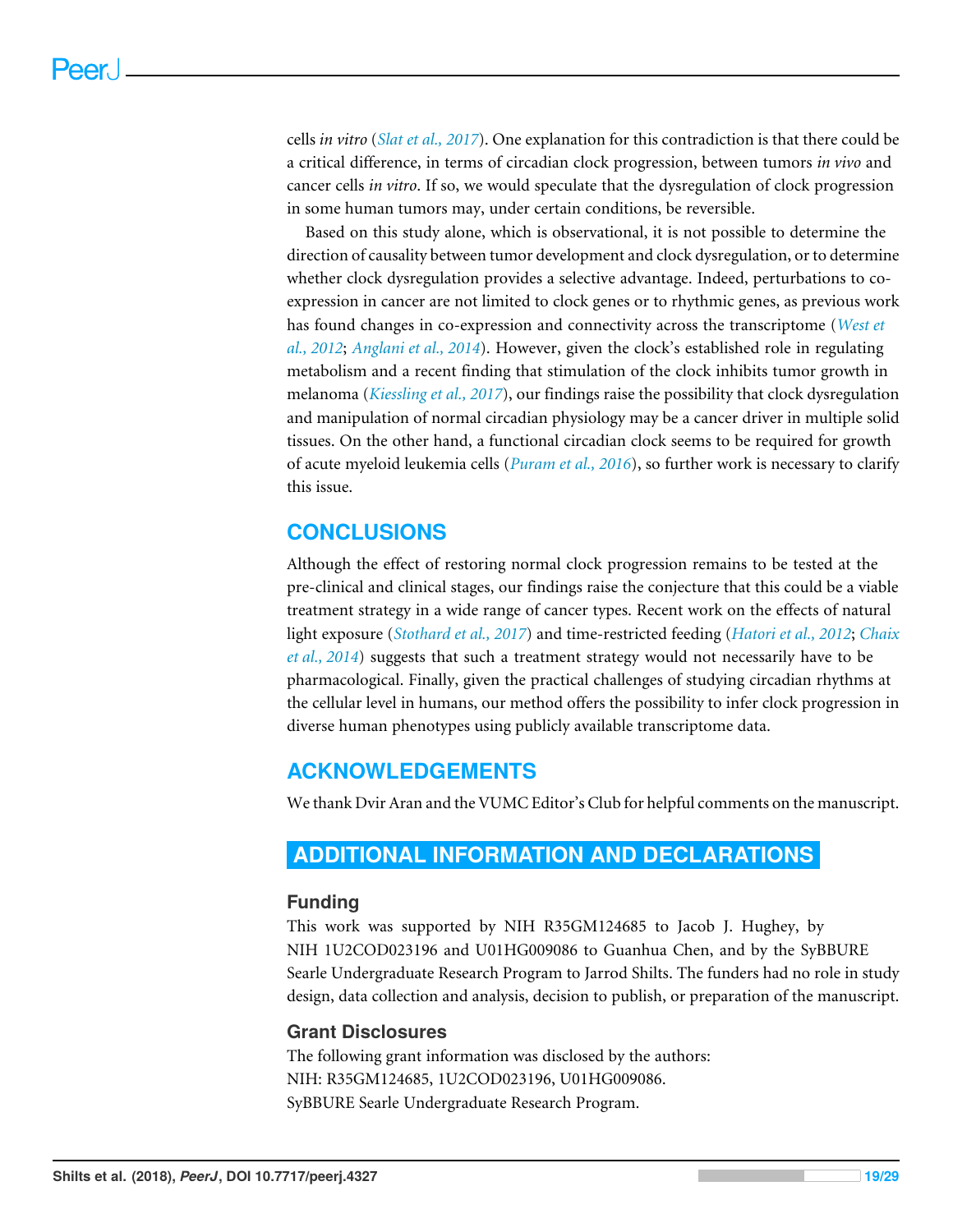#### **Competing Interests**

The authors declare there are no competing interests.

#### **Author Contributions**

- [Jarrod Shilts](#page-0-3) and [Jacob J. Hughey](#page-0-4) conceived and designed the experiments, performed the experiments, analyzed the data, wrote the paper, prepared figures and/or tables, reviewed drafts of the paper.
- [Guanhua Chen](#page-0-5) conceived and designed the experiments, reviewed drafts of the paper.

#### **Data Availability**

The following information was supplied regarding data availability:

Figshare: [https://doi.org/10.6084/m9.figshare.4906745.](https://doi.org/10.6084/m9.figshare.4906745)

An R package to calculate the CCD and  $\Delta CCD$  is available at [https://github.com/](https://github.com/hugheylab/deltaccd) [hugheylab/deltaccd.](https://github.com/hugheylab/deltaccd) A web application is available at [https://hugheylab.shinyapps.io/](https://hugheylab.shinyapps.io/deltaccd) [deltaccd.](https://hugheylab.shinyapps.io/deltaccd)

#### **Supplemental Information**

Supplemental information for this article can be found online at [http://dx.doi.org/10.7717/](http://dx.doi.org/10.7717/peerj.4327#supplemental-information) [peerj.4327#supplemental-information.](http://dx.doi.org/10.7717/peerj.4327#supplemental-information)

#### **REFERENCES**

- <span id="page-19-0"></span>**Altman BJ, Hsieh AL, Sengupta A, Krishnanaiah SY, Stine ZE, Walton ZE, Gouw AM, Venkataraman A, Li B, Goraksha-Hicks P, Diskin SJ, Bellovin DI, Simon MC, Rathmell JC, Lazar MA, Maris JM, Felsher DW, Hogenesch JB, Weljie AM, Dang CV. 2015.** MYC disrupts the circadian clock and metabolism in cancer cells. *Cell Metabolism* **22**:1009–1019 [DOI 10.1016/j.cmet.2015.09.003.](http://dx.doi.org/10.1016/j.cmet.2015.09.003)
- <span id="page-19-1"></span>**Anafi RC, Francey LJ, Hogenesch JB, Kim J. 2017.** CYCLOPS reveals human transcriptional rhythms in health and disease. *Proceedings of the National Academy of Sciences of the United States of America* **114**:5312–5317 [DOI 10.1073/pnas.1619320114.](http://dx.doi.org/10.1073/pnas.1619320114)
- <span id="page-19-5"></span>**Anglani R, Creanza TM, Liuzzi VC, Piepoli A, Panza A, Andriulli A, Ancona N. 2014.** Loss of connectivity in cancer co-expression networks. *PLOS ONE* **9**:e87075 [DOI 10.1371/journal.pone.0087075.](http://dx.doi.org/10.1371/journal.pone.0087075)
- <span id="page-19-2"></span>**Aran D, Sirota M, Butte AJ. 2015.** Systematic pan-cancer analysis of tumour purity. *Nature Communications* **6**:Article 8971 [DOI 10.1038/ncomms9971.](http://dx.doi.org/10.1038/ncomms9971)
- <span id="page-19-3"></span>**Archer SN, Laing EE, Möller-Levet CS, Van der Veen DR, Bucca G, Lazar AS, Santhi N, Slak A, Kabiljo R, Von Schantz M, Smith CP, Dijk D-J. 2014.** Mistimed sleep disrupts circadian regulation of the human transcriptome. *Proceedings of the National Academy of Sciences of the United States of America* **111**:E682–E691 [DOI 10.1073/pnas.1316335111.](http://dx.doi.org/10.1073/pnas.1316335111)
- <span id="page-19-4"></span>**Arnardottir ES, Nikonova EV, Shockley KR, Podtelezhnikov AA, Anafi RC, Tanis KQ, Maislin G, Stone DJ, Renger JJ, Winrow CJ, Pack AI. 2014.** Blood-gene expression reveals reduced circadian rhythmicity in individuals resistant to sleep deprivation. *Sleep* **37**:589–600 [DOI 10.5665/sleep.4064.](http://dx.doi.org/10.5665/sleep.4064)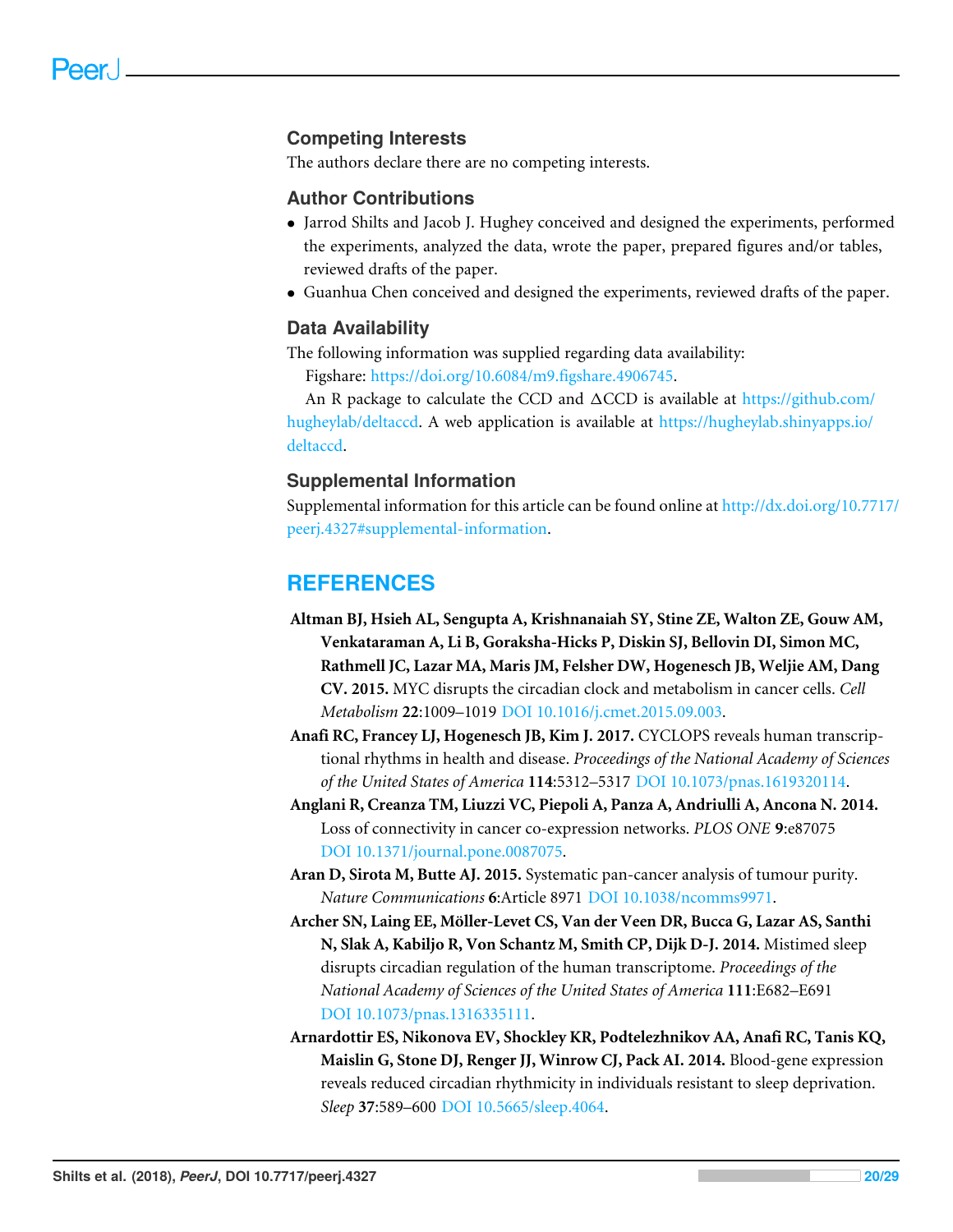- <span id="page-20-1"></span>**Asher G, Reinke H, Altmeyer M, Gutierrez-Arcelus M, Hottiger MO, Schibler U. 2010.** Poly(ADP-ribose) polymerase 1 participates in the phase entrainment of circadian clocks to feeding. *Cell* **142**:943–953 [DOI 10.1016/j.cell.2010.08.016.](http://dx.doi.org/10.1016/j.cell.2010.08.016)
- <span id="page-20-4"></span>**Balsalobre A, Damiola F, Schibler U. 1998.** A serum shock induces circadian gene expression in mammalian tissue culture cells. *Cell* **93**:929–937 [DOI 10.1016/S0092-8674\(00\)81199-X.](http://dx.doi.org/10.1016/S0092-8674(00)81199-X)
- <span id="page-20-3"></span>**Bieler J, Cannavo R, Gustafson K, Gobet C, Gatfield D, Naef F. 2014.** Robust synchronization of coupled circadian and cell cycle oscillators in single mammalian cells. *Molecular Systems Biology* **10**:Article 739 [DOI 10.15252/msb.20145218.](http://dx.doi.org/10.15252/msb.20145218)
- <span id="page-20-9"></span>**Bonder MJ, Kasela S, Kals M, Tamm R, Lokk K, Barragan I, Buurman WA, Deelen P, Greve J-W, Ivanov M, Rensen SS, Van Vliet-Ostaptchouk JV, Wolfs MG, Fu J, Hofker MH, Wijmenga C, Zhernakova A, Ingelman-Sundberg M, Franke L, Milani L. 2014.** Genetic and epigenetic regulation of gene expression in fetal and adult human livers. *BMC Genomics* **15**:860 [DOI 10.1186/1471-2164-15-860.](http://dx.doi.org/10.1186/1471-2164-15-860)
- <span id="page-20-8"></span>**Bossé Y, Postma DS, Sin DD, Lamontagne M, Couture C, Gaudreault N, Joubert P, Wong V, Elliott M, Van den Berge M, Brandsma CA, Tribouley C, Malkov V, Tsou JA, Opiteck GJ, Hogg JC, Sandford AJ, Timens W, Paré PD, Laviolette M. 2012.** Molecular signature of smoking in human lung tissues. *Cancer Research* **72**:3753–3763 [DOI 10.1158/0008-5472.CAN-12-1160.](http://dx.doi.org/10.1158/0008-5472.CAN-12-1160)
- <span id="page-20-5"></span>**Cadenas C, Sandt L van de, Edlund K, Lohr M, Hellwig B, Marchan R, Schmidt M, Rahnenführer J, Oster H, Hengstler JG. 2014.** Loss of circadian clock gene expression is associated with tumor progression in breast cancer. *Cell Cycle* **13**:3282–3291 [DOI 10.4161/15384101.2014.954454.](http://dx.doi.org/10.4161/15384101.2014.954454)
- <span id="page-20-10"></span>**Chaix A, Zarrinpar A, Miu P, Panda S. 2014.** Time-restricted feeding is a preventative and therapeutic intervention against diverse nutritional challenges. *Cell Metabolism* **20**:991–1005 [DOI 10.1016/j.cmet.2014.11.001.](http://dx.doi.org/10.1016/j.cmet.2014.11.001)
- <span id="page-20-7"></span>**Chen C-Y, Logan RW, Ma T, Lewis DA, Tseng GC, Sibille E, McClung CA. 2016.** Effects of aging on circadian patterns of gene expression in the human prefrontal cortex. *Proceedings of the National Academy of Sciences of the United States of America* **113**:206–211 [DOI 10.1073/pnas.1508249112.](http://dx.doi.org/10.1073/pnas.1508249112)
- <span id="page-20-2"></span>**Cho H, Zhao X, Hatori M, Yu RT, Barish GD, Lam MT, Chong L-W, DiTacchio L, Atkins AR, Glass CK, Liddle C, Auwerx J, Downes M, Panda S, Evans RM. 2012.** Regulation of circadian behaviour and metabolism by REV-ERB-  $\alpha$  and REV-ERBβ. *Nature* **485**:123–127 [DOI 10.1038/nature11048.](http://dx.doi.org/10.1038/nature11048)
- <span id="page-20-6"></span>**Dai M, Wang P, Boyd AD, Kostov G, Athey B, Jones EG, Bunney WE, Myers RM, Speed TP, Akil H, Watson SJ, Meng F. 2005.** Evolving gene/transcript definitions significantly alter the interpretation of GeneChip data. *Nucleic Acids Research* **33**:e175 [DOI 10.1093/nar/gni179.](http://dx.doi.org/10.1093/nar/gni179)
- <span id="page-20-0"></span>**Damiola F, Minh NL, Preitner N, Kornmann B, Fleury-Olela F, Schibler U. 2000.** Restricted feeding uncouples circadian oscillators in peripheral tissues from the central pacemaker in the suprachiasmatic nucleus. *Genes & Development* **14**:2950–2961 [DOI 10.1101/gad.183500.](http://dx.doi.org/10.1101/gad.183500)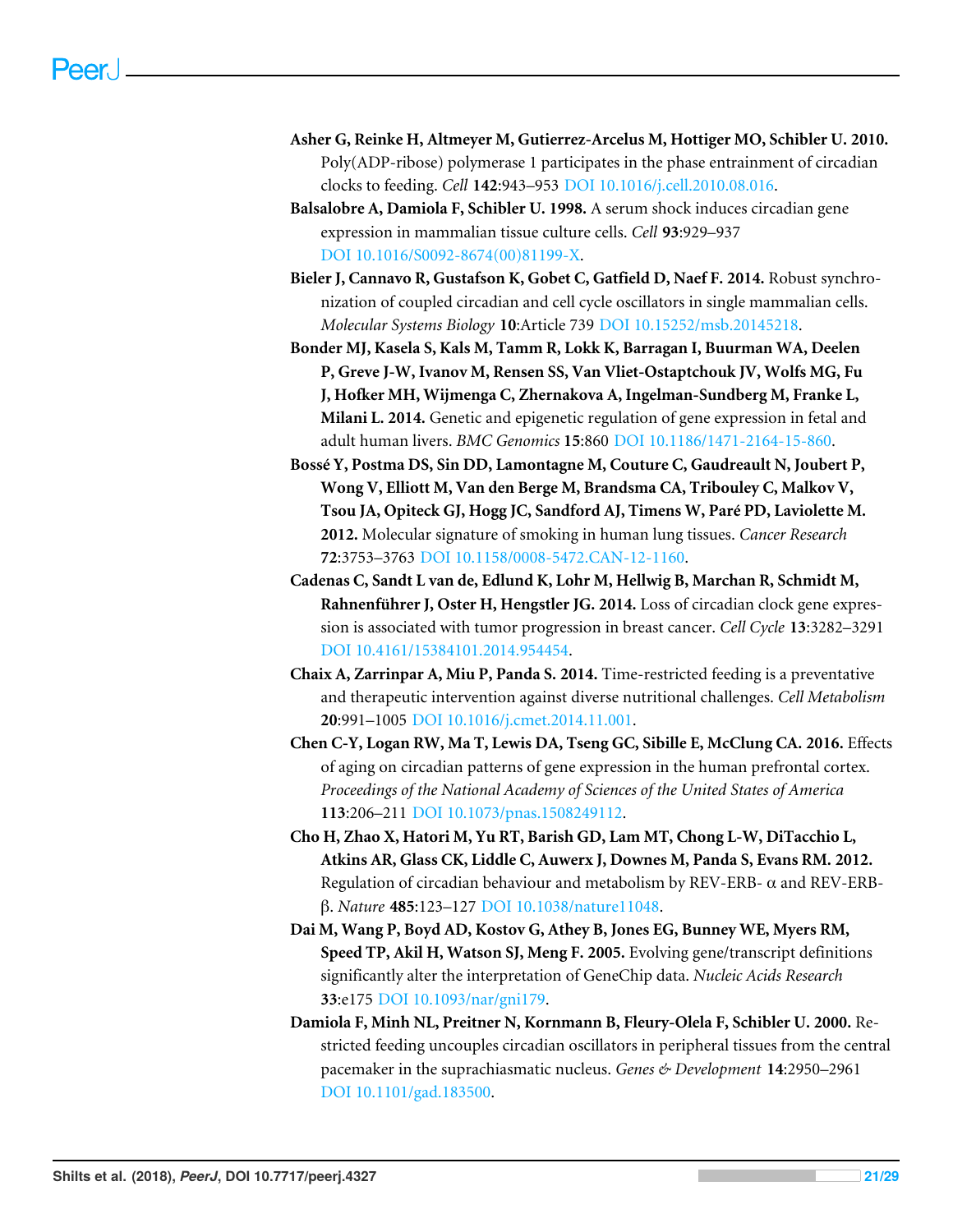- <span id="page-21-0"></span>**Dibner C, Schibler U, Albrecht U. 2010.** The mammalian circadian timing system: organization and coordination of central and peripheral clocks. *Annual Review of Physiology* **72**:517–549 [DOI 10.1146/annurev-physiol-021909-135821.](http://dx.doi.org/10.1146/annurev-physiol-021909-135821)
- <span id="page-21-8"></span>**Dudek M, Gossan N, Yang N, Im H-J, Ruckshanthi JPD, Yoshitane H, Li X, Jin D, Wang P, Boudiffa M, Bellantuono I, Fukada Y, Boot-Handford RP, Meng Q-J. 2016.** The chondrocyte clock gene Bmal1 controls cartilage homeostasis and integrity. *The Journal of Clinical Investigation* **126**:365–376.
- <span id="page-21-9"></span>**Dulong S, Ballesta A, Okyar A, Lévi F. 2015.** Identification of circadian determinants of cancer chronotherapy through *in vitro* chronopharmacology and mathematical modeling. *Molecular Cancer Therapeutics* **14**:2154–2164 [DOI 10.1158/1535-7163.MCT-15-0129.](http://dx.doi.org/10.1158/1535-7163.MCT-15-0129)
- <span id="page-21-7"></span>**Dyar KA, Ciciliot S, Wright LE, Biensø RS, Tagliazucchi GM, Patel VR, Forcato M, Paz MIP, Gudiksen A, Solagna F, Albiero M, Moretti I, Eckel-Mahan KL, Baldi P, Sassone-Corsi P, Rizzuto R, Bicciato S, Pilegaard H, Blaauw B, Schiaffino S. 2014.** Muscle insulin sensitivity and glucose metabolism are controlled by the intrinsic muscle clock. *Molecular Metabolism* **3**:29–41 [DOI 10.1016/j.molmet.2013.10.005.](http://dx.doi.org/10.1016/j.molmet.2013.10.005)
- <span id="page-21-1"></span>**Eckel-Mahan KL, Patel VR, De Mateo S, Orozco-Solis R, Ceglia NJ, Sahar S, Dilag-Penilla SA, Dyar KA, Baldi P, Sassone-Corsi P. 2013.** Reprogramming of the circadian clock by nutritional challenge. *Cell* **155**:1464–1478 [DOI 10.1016/j.cell.2013.11.034.](http://dx.doi.org/10.1016/j.cell.2013.11.034)
- <span id="page-21-5"></span>**El-Athman R, Genov NN, Mazuch J, Zhang K, Yu Y, Fuhr L, Abreu M, Li Y, Wallach T, Kramer A, Schmitt CA, Relógio A. 2017.** The Ink4a/Arf locus operates as a regulator of the circadian clock modulating RAS activity. *PLOS Biology* **15**:e2002940 [DOI 10.1371/journal.pbio.2002940.](http://dx.doi.org/10.1371/journal.pbio.2002940)
- <span id="page-21-4"></span>**Feillet C, Krusche P, Tamanini F, Janssens RC, Downey MJ, Martin P, Teboul M, Saito S, Lévi FA, Bretschneider T, Van der Horst GTJ, Delaunay F, Rand DA. 2014.** Phase locking and multiple oscillating attractors for the coupled mammalian clock and cell cycle. *Proceedings of the National Academy of Sciences of the United States of America* **111**:9828–9833 [DOI 10.1073/pnas.1320474111.](http://dx.doi.org/10.1073/pnas.1320474111)
- <span id="page-21-3"></span>**Geyfman M, Kumar V, Liu Q, Ruiz R, Gordon W, Espitia F, Cam E, Millar SE, Smyth P, Ihler A, Takahashi JS, Andersen B. 2012.** Brain and muscle Arnt-like protein-1 (BMAL1) controls circadian cell proliferation and susceptibility to UVB-induced DNA damage in the epidermis. *Proceedings of the National Academy of Sciences of the United States of America* **109**:11758–11763 [DOI 10.1073/pnas.1209592109.](http://dx.doi.org/10.1073/pnas.1209592109)
- <span id="page-21-2"></span>**Gréchez-Cassiau A, Rayet B, Guillaumond F, Teboul M, Delaunay F. 2008.** The circadian clock component BMAL1 is a critical regulator of p21WAF1/CIP1 expression and hepatocyte proliferation. *The Journal of Biological Chemistry* **283**:4535–4542 [DOI 10.1074/jbc.M705576200.](http://dx.doi.org/10.1074/jbc.M705576200)
- <span id="page-21-6"></span>**Grundberg E, Small KS, Hedman ÅK, Nica AC, Buil A, Keildson S, Bell JT, Yang T-P, Meduri E, Barrett A, Nisbett J, Sekowska M, Wilk A, Shin S-Y, Glass D, Travers M, Min JL, Ring S, Ho K, Thorleifsson G, Kong A, Thorsteindottir U, Ainali C, Dimas AS, Hassanali N, Ingle C, Knowles D, Krestyaninova M, Lowe CE, Di Meglio P, Montgomery SB, Parts L, Potter S, Surdulescu G, Tsaprouni L, Tsoka S,**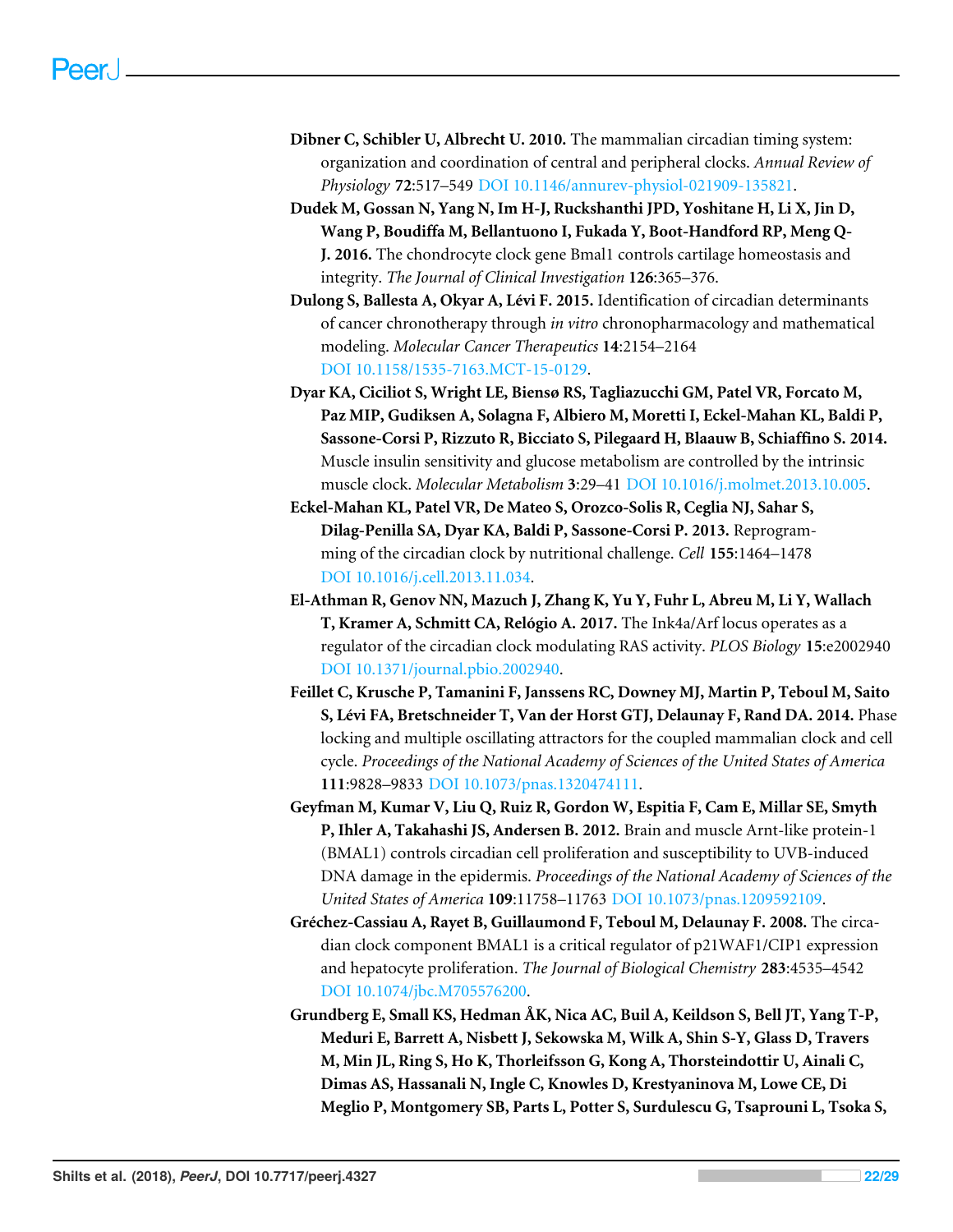**Bataille V, Durbin R, Nestle FO, O'Rahilly S, Soranzo N, Lindgren CM, Zondervan KT, Ahmadi KR, Schadt EE, Stefansson K, Smith GD, McCarthy MI, Deloukas P, Dermitzakis ET, Spector TD, Multiple Tissue Human Expression Resource (MuTHER) Consortium. 2012.** Mapping cis- and trans-regulatory effects across multiple tissues in twins. *Nature Genetics* **44**:1084–1089 [DOI 10.1038/ng.2394.](http://dx.doi.org/10.1038/ng.2394)

- <span id="page-22-0"></span>**Guerrero-Vargas NN, Navarro-Espíndola R, Guzmán-Ruíz MA, Basualdo MDC, Espitia-Bautista E, López-Bago A, Lascurain R, Córdoba-Manilla C, Buijs RM, Escobar C. 2017.** Circadian disruption promotes tumor growth by anabolic host metabolism; experimental evidence in a rat model. *BMC Cancer* **17**:625 [DOI 10.1186/s12885-017-3636-3.](http://dx.doi.org/10.1186/s12885-017-3636-3)
- <span id="page-22-7"></span>**Haspel JA, Chettimada S, Shaik RS, Chu J-H, Raby BA, Cernadas M, Carey V, Process V, Hunninghake GM, Ifedigbo E, Lederer JA, Englert J, Pelton A, Coronata A, Fredenburgh LE, Choi AMK. 2014.** Circadian rhythm reprogramming during lung inflammation. *Nature Communications* **5**:Article 4753 [DOI 10.1038/ncomms5753.](http://dx.doi.org/10.1038/ncomms5753)
- <span id="page-22-10"></span>**Hatori M, Vollmers C, Zarrinpar A, DiTacchio L, Bushong EA, Gill S, Leblanc M, Chaix A, Joens M, Fitzpatrick JAJ, Ellisman MH, Panda S. 2012.** Time-restricted feeding without reducing caloric intake prevents metabolic diseases in mice fed a high-fat diet. *Cell Metabolism* **15**:848–860 [DOI 10.1016/j.cmet.2012.04.019.](http://dx.doi.org/10.1016/j.cmet.2012.04.019)
- <span id="page-22-3"></span>**Hedges LV, Olkin I. 1985.** *Statistical methods for meta-analysis*. Orlando: Academic Press.
- <span id="page-22-2"></span>**Helwig NE, Ma P. 2014.** Fast and stable multiple smoothing parameter selection in smoothing spline analysis of variance models with large samples. *Journal of Computational and Graphical Statistics* **24**:715–732 [DOI 10.1080/10618600.2014.926819.](http://dx.doi.org/10.1080/10618600.2014.926819)
- <span id="page-22-8"></span>**Hoffmann J, Symul L, Shostak A, Fischer T, Naef F, Brunner M. 2014.** Non-circadian expression masking clock-driven weak transcription rhythms in U2OS cells. *PLOS ONE* **9**:e102238 [DOI 10.1371/journal.pone.0102238.](http://dx.doi.org/10.1371/journal.pone.0102238)
- <span id="page-22-5"></span>**Hoogerwerf WA, Sinha M, Conesa A, Luxon BA, Shahinian VB, Cornélissen G, Halberg F, Bostwick J, Timm J, Cassone VM. 2008.** Transcriptional profiling of mRNA expression in the mouse distal colon. *Gastroenterology* **135**:2019–2029 [DOI 10.1053/j.gastro.2008.08.048.](http://dx.doi.org/10.1053/j.gastro.2008.08.048)
- <span id="page-22-9"></span>**Hou J, Aerts J, Den Hamer B, Van Ijcken W, Den Bakker M, Riegman P, Van der Leest C, Van der Spek P, Foekens JA, Hoogsteden HC, Grosveld F, Philipsen S. 2010.** Gene expression-based classification of non-small cell lung carcinomas and survival prediction. *PLOS ONE* **5**:e10312 [DOI 10.1371/journal.pone.0010312.](http://dx.doi.org/10.1371/journal.pone.0010312)
- <span id="page-22-4"></span>**Huang DW, Sherman BT, Lempicki RA. 2009.** Systematic and integrative analysis of large gene lists using DAVID bioinformatics resources. *Nature Protocols* **4**:44–57 [DOI 10.1038/nprot.2008.211.](http://dx.doi.org/10.1038/nprot.2008.211)
- <span id="page-22-6"></span>**Hughes ME, DiTacchio L, Hayes KR, Vollmers C, Pulivarthy S, Baggs JE, Panda S, Hogenesch JB. 2009.** Harmonics of circadian gene transcription in mammals. *PLOS Genetics* **5**:e1000442 [DOI 10.1371/journal.pgen.1000442.](http://dx.doi.org/10.1371/journal.pgen.1000442)
- <span id="page-22-1"></span>**Hughey JJ. 2017.** Machine learning identifies a compact gene set for monitoring the circadian clock in human blood. *Genome Medicine* **9**:Article 19 [DOI 10.1186/s13073-017-0406-4.](http://dx.doi.org/10.1186/s13073-017-0406-4)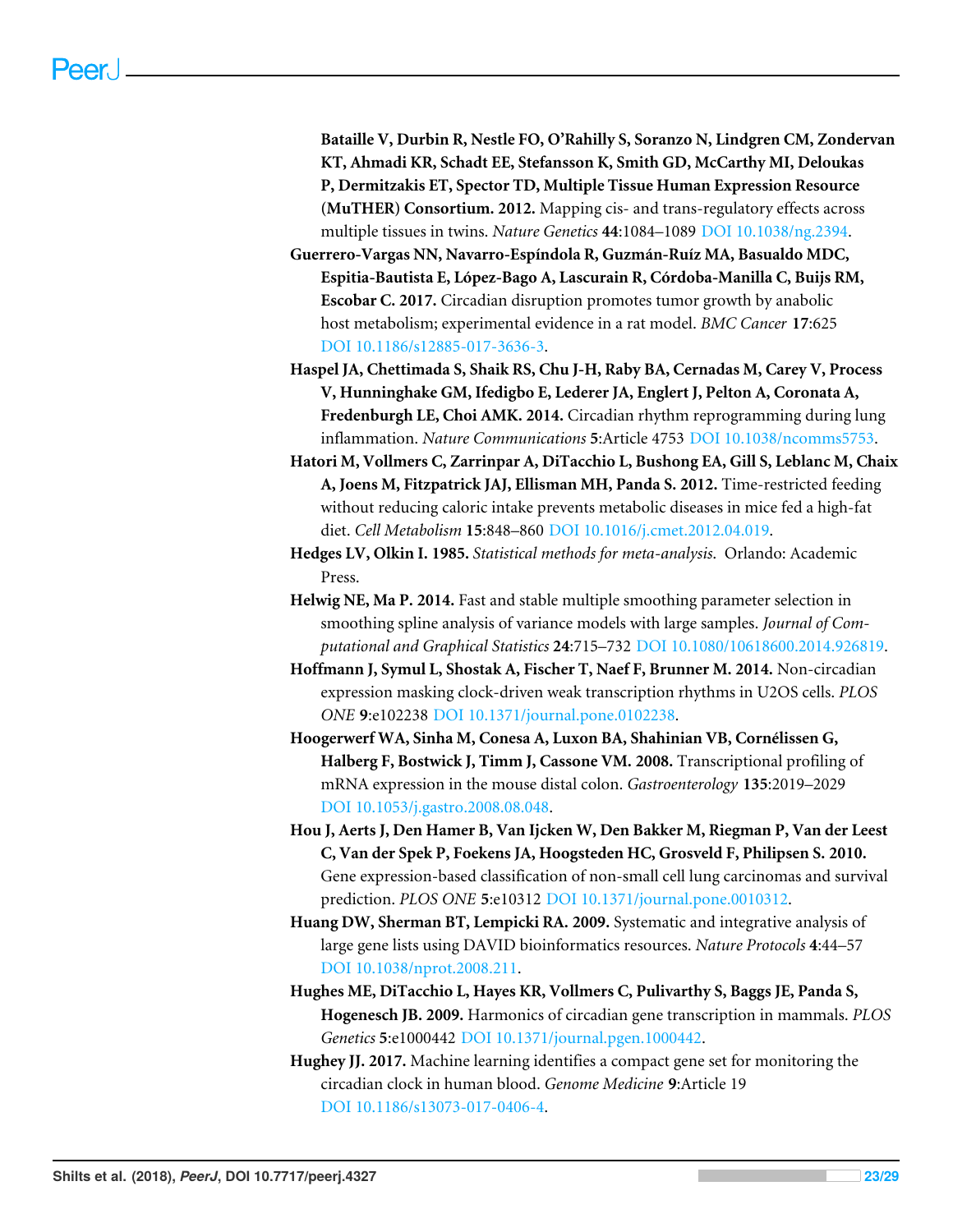- <span id="page-23-4"></span>**Hughey JJ, Butte AJ. 2015.** Robust meta-analysis of gene expression using the elastic net. *Nucleic Acids Research* **43**:e79 [DOI 10.1093/nar/gkv229.](http://dx.doi.org/10.1093/nar/gkv229)
- <span id="page-23-7"></span>**Hughey JJ, Butte AJ. 2016.** Differential phasing between circadian clocks in the brain and peripheral organs in humans. *Journal of Biological Rhythms* **31**:588–597 [DOI 10.1177/0748730416668049.](http://dx.doi.org/10.1177/0748730416668049)
- <span id="page-23-3"></span>**Hughey JJ, Hastie T, Butte AJ. 2016.** ZeitZeiger: supervised learning for highdimensional data from an oscillatory system. *Nucleic Acids Research* **44**:e80 [DOI 10.1093/nar/gkw030.](http://dx.doi.org/10.1093/nar/gkw030)
- <span id="page-23-9"></span>**Innocenti F, Cooper GM, Stanaway IB, Gamazon ER, Smith JD, Mirkov S, Ramirez J, Liu W, Lin YS, Moloney C, Aldred SF, Trinklein ND, Schuetz E, Nickerson DA, Thummel KE, Rieder MJ, Rettie AE, Ratain MJ, Cox NJ, Brown CD. 2011.** Identification, replication, and functional fine-mapping of expression quantitative trait loci in primary human liver tissue. *PLOS Genetics* **7**:e1002078 [DOI 10.1371/journal.pgen.1002078.](http://dx.doi.org/10.1371/journal.pgen.1002078)
- <span id="page-23-5"></span>**Irizarry RA, Hobbs B, Collin F, Beazer-Barclay YD, Antonellis KJ, Scherf U, Speed TP. 2003.** Exploration, normalization, and summaries of high density oligonucleotide array probe level data. *Biostatistics* **4**:249–264 [DOI 10.1093/biostatistics/4.2.249.](http://dx.doi.org/10.1093/biostatistics/4.2.249)
- <span id="page-23-8"></span>**Janich P, Toufighi K, Solanas G, Luis NM, Minkwitz S, Serrano L, Lehner B, Benitah SA. 2013.** Human epidermal stem cell function is regulated by circadian oscillations. *Cell Stem Cell* **13**:745–753 [DOI 10.1016/j.stem.2013.09.004.](http://dx.doi.org/10.1016/j.stem.2013.09.004)
- <span id="page-23-6"></span>**Johnson WE, Li C, Rabinovic A. 2007.** Adjusting batch effects in microarray expression data using empirical Bayes methods. *Biostatistics* **8**:118–127 [DOI 10.1093/biostatistics/kxj037.](http://dx.doi.org/10.1093/biostatistics/kxj037)
- <span id="page-23-0"></span>**Kettner NM, Voicu H, Finegold MJ, Coarfa C, Sreekumar A, Putluri N, Katchy CA, Lee C, Moore DD, Fu L. 2016.** Circadian homeostasis of liver metabolism suppresses hepatocarcinogenesis. *Cancer Cell* **33**:909–924 [DOI 10.1016/j.ccell.2016.10.007.](http://dx.doi.org/10.1016/j.ccell.2016.10.007)
- <span id="page-23-1"></span>**Kiessling S, Beaulieu-Laroche L, Blum ID, Landgraf D, Welsh DK, Storch K-F, Labrecque N, Cermakian N. 2017.** Enhancing circadian clock function in cancer cells inhibits tumor growth. *BMC Biology* **15**:13 [DOI 10.1186/s12915-017-0349-7.](http://dx.doi.org/10.1186/s12915-017-0349-7)
- <span id="page-23-11"></span>**Kim JK, Forger DB. 2012.** A mechanism for robust circadian timekeeping via stoichiometric balance. *Molecular Systems Biology* **8**:Article 630 [DOI 10.1038/msb.2012.62.](http://dx.doi.org/10.1038/msb.2012.62)
- <span id="page-23-2"></span>**Laing EE, Möller-Levet CS, Poh N, Santhi N, Archer SN, Dijk D-J. 2017.** Blood transcriptome based biomarkers for human circadian phase. *eLife* **6**:Article e20214 [DOI 10.7554/eLife.20214.](http://dx.doi.org/10.7554/eLife.20214)
- <span id="page-23-10"></span>**Lamb JR, Zhang C, Xie T, Wang K, Zhang B, Hao K, Chudin E, Fraser HB, Millstein J, Ferguson M, Suver C, Ivanovska I, Scott M, Philippar U, Bansal D, Zhang Z, Burchard J, Smith R, Greenawalt D, Cleary M, Derry J, Loboda A, Watters J, Poon RTP, Fan ST, Yeung C, Lee NPY, Guinney J, Molony C, Emilsson V, Buser-Doepner C, Zhu J, Friend S, Mao M, Shaw PM, Dai H, Luk JM, Schadt EE. 2011.** Predictive genes in adjacent normal tissue are preferentially altered by sCNV during tumorigenesis in liver cancer and may rate limiting. *PLOS ONE* **6**:e20090 [DOI 10.1371/journal.pone.0020090.](http://dx.doi.org/10.1371/journal.pone.0020090)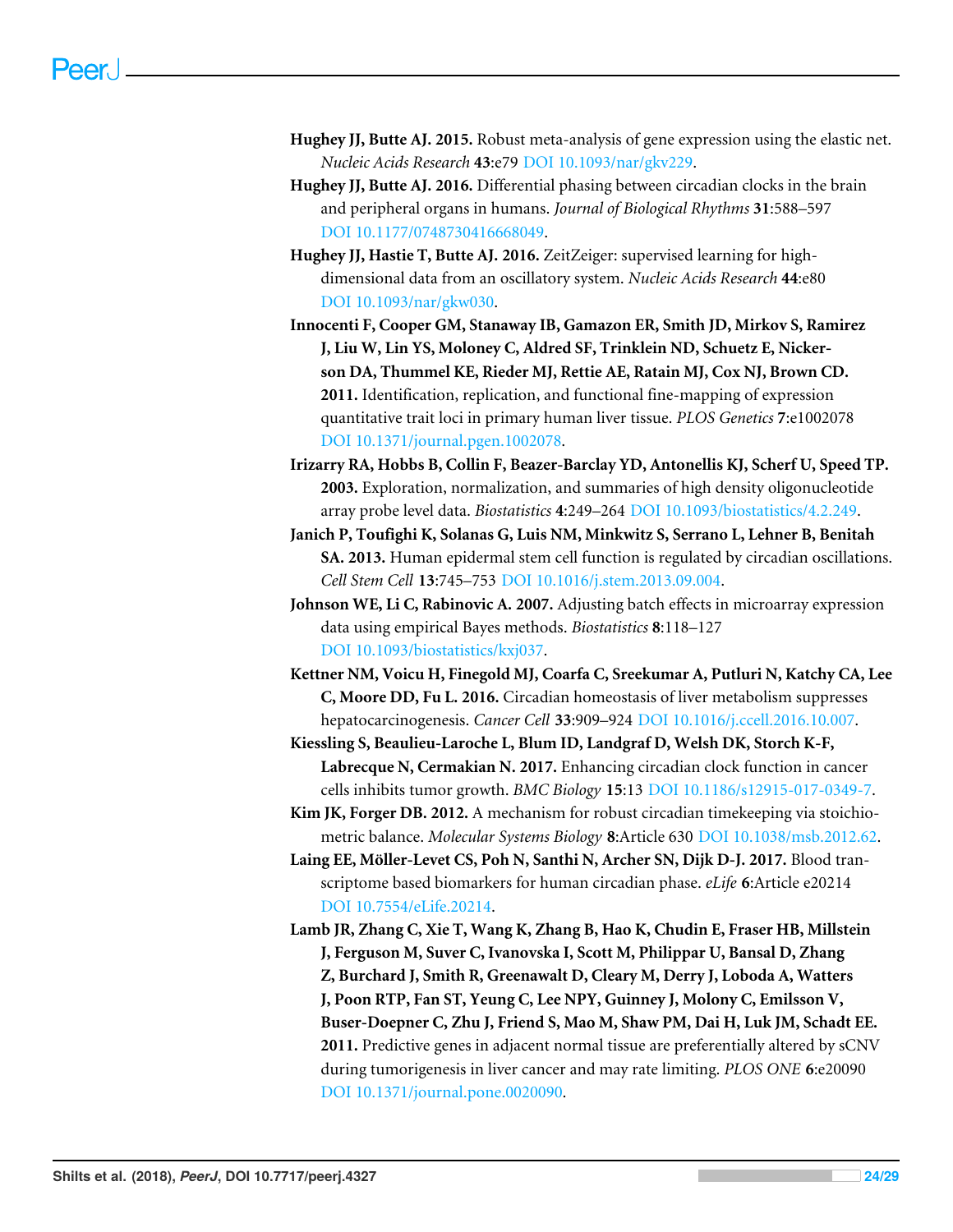- <span id="page-24-10"></span>**Lamia KA. 2017.** Ticking time bombs: connections between circadian clocks and cancer. *F1000Research* **6**:Article 1910 [DOI 10.12688/f1000research.11770.1.](http://dx.doi.org/10.12688/f1000research.11770.1)
- <span id="page-24-7"></span>**Landi MT, Dracheva T, Rotunno M, Figueroa JD, Liu H, Dasgupta A, Mann FE, Fukuoka J, Hames M, Bergen AW, Murphy SE, Yang P, Pesatori AC, Consonni D, Bertazzi PA, Wacholder S, Shih JH, Caporaso NE, Jen J. 2008.** Gene expression signature of cigarette smoking and its role in lung adenocarcinoma development and survival. *PLOS ONE* **3**:e1651 [DOI 10.1371/journal.pone.0001651.](http://dx.doi.org/10.1371/journal.pone.0001651)
- <span id="page-24-3"></span>**Langfelder P, Horvath S. 2008.** WGCNA: an R package for weighted correlation network analysis. *BMC Bioinformatics* **9**:559 [DOI 10.1186/1471-2105-9-559.](http://dx.doi.org/10.1186/1471-2105-9-559)
- <span id="page-24-2"></span>**Law CW, Chen Y, Shi W, Smyth GK. 2014.** voom: precision weights unlock linear model analysis tools for RNA-seq read counts. *Genome Biology* **15**:Article R29 [DOI 10.1186/gb-2014-15-2-r29.](http://dx.doi.org/10.1186/gb-2014-15-2-r29)
- <span id="page-24-1"></span>**Leng N, Chu L-F, Barry C, Li Y, Choi J, Li X, Jiang P, Stewart RM, Thomson JA, Kendziorski C. 2015.** Oscope identifies oscillatory genes in unsynchronized singlecell RNA-seq experiments. *Nature Methods* **12**:947–950 [DOI 10.1038/nmeth.3549.](http://dx.doi.org/10.1038/nmeth.3549)
- <span id="page-24-5"></span>**Li JZ, Bunney BG, Meng F, Hagenauer MH, Walsh DM, Vawter MP, Evans SJ, Choudary PV, Cartagena P, Barchas JD, Schatzberg AF, Jones EG, Myers RM, Watson SJ, Akil H, Bunney WE. 2013.** Circadian patterns of gene expression in the human brain and disruption in major depressive disorder. *Proceedings of the National Academy of Sciences of the United States of America* **110**:9950–9955 [DOI 10.1073/pnas.1305814110.](http://dx.doi.org/10.1073/pnas.1305814110)
- <span id="page-24-4"></span>**Liberzon A, Subramanian A, Pinchback R, Thorvaldsdóttir H, Tamayo P, Mesirov JP. 2011.** Molecular signatures database (MSigDB) 3.0. *Bioinformatics* **27**:1739–1740 [DOI 10.1093/bioinformatics/btr260.](http://dx.doi.org/10.1093/bioinformatics/btr260)
- <span id="page-24-9"></span>**Lim H-Y, Sohn I, Deng S, Lee J, Jung SH, Mao M, Xu J, Wang K, Shi S, Joh JW, Choi YL, Park C-K. 2013.** Prediction of disease-free survival in hepatocellular carcinoma by gene expression profiling. *Annals of Surgical Oncology* **20**:3747–3753 [DOI 10.1245/s10434-013-3070-y.](http://dx.doi.org/10.1245/s10434-013-3070-y)
- <span id="page-24-8"></span>**Lu T-P, Tsai M-H, Lee J-M, Hsu C-P, Chen P-C, Lin C-W, Shih J-Y, Yang P-C, Hsiao CK, Lai L-C, Chuang EY. 2010.** Identification of a novel biomarker, SEMA5A, for non-small cell lung carcinoma in nonsmoking women. *Cancer Epidemiology, Biomarkers & Prevention* **19**:2590–2597 [DOI 10.1158/1055-9965.EPI-10-0332.](http://dx.doi.org/10.1158/1055-9965.EPI-10-0332)
- <span id="page-24-11"></span>**Lück S, Thurley K, Thaben PF, Westermark PO. 2014.** Rhythmic degradation explains and unifies circadian transcriptome and proteome data. *Cell Reports* **9**:741–751 [DOI 10.1016/j.celrep.2014.09.021.](http://dx.doi.org/10.1016/j.celrep.2014.09.021)
- <span id="page-24-6"></span>**Maier B, Wendt S, Vanselow JT, Wallach T, Reischl S, Oehmke S, Schlosser A, Kramer A. 2009.** A large-scale functional RNAi screen reveals a role for CK2 in the mammalian circadian clock. *Genes & Development* **23**:708–718 [DOI 10.1101/gad.512209.](http://dx.doi.org/10.1101/gad.512209)
- <span id="page-24-12"></span>**Masri S, Papagiannakopoulos T, Kinouchi K, Liu Y, Cervantes M, Baldi P, Jacks T, Sassone-Corsi P. 2016.** Lung adenocarcinoma distally rewires hepatic circadian homeostasis. *Cell* **165**:896–909 [DOI 10.1016/j.cell.2016.04.039.](http://dx.doi.org/10.1016/j.cell.2016.04.039)
- <span id="page-24-0"></span>**Matsu-Ura T, Dovzhenok A, Aihara E, Rood J, Le H, Ren Y, Rosselot AE, Zhang T, Lee C, Obrietan K, Montrose MH, Lim S, Moore SR, Hong CI. 2016.** Intercellular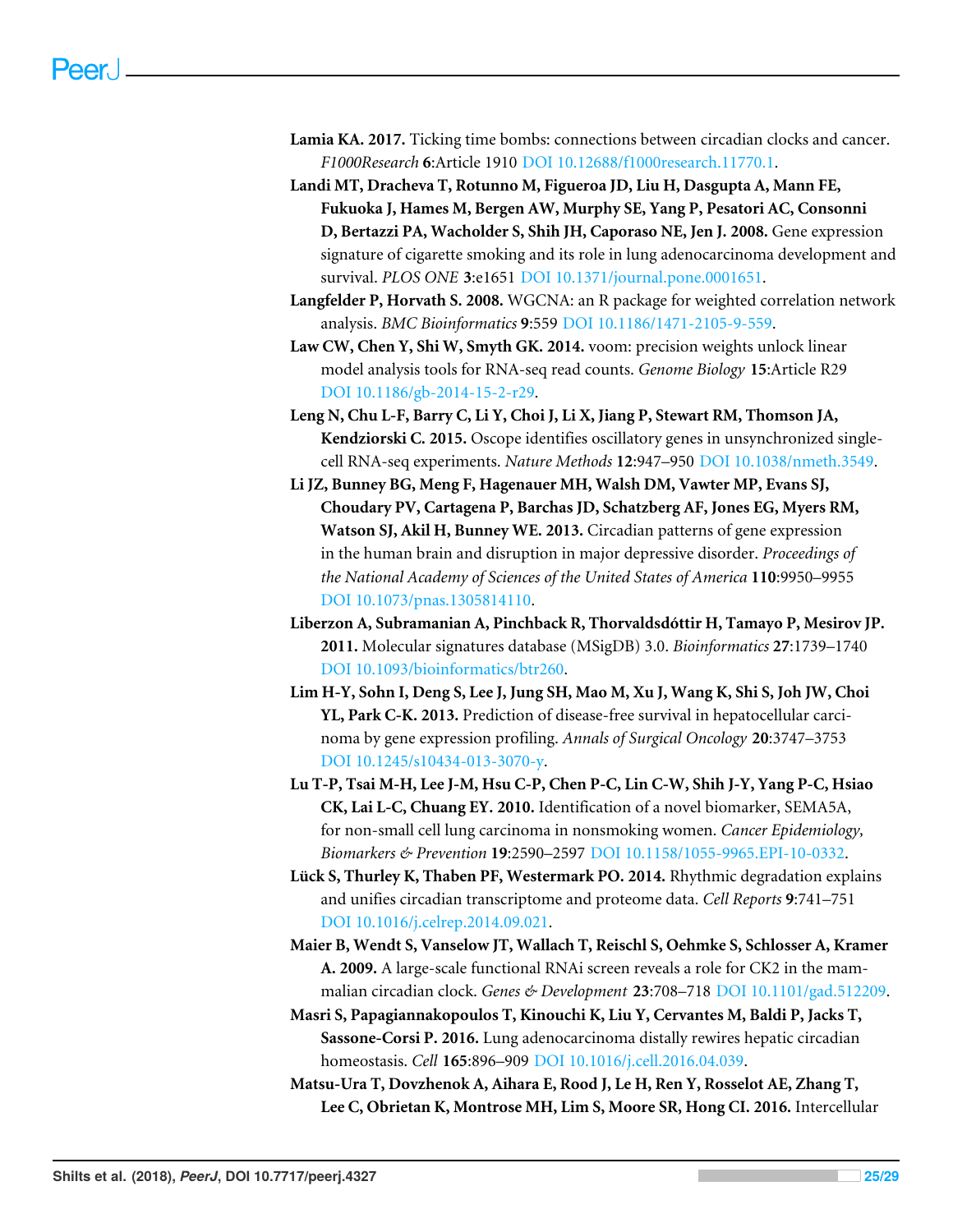coupling of the cell cycle and circadian clock in adult stem cell culture. *Molecular Cell* **64**:900–912 [DOI 10.1016/j.molcel.2016.10.015.](http://dx.doi.org/10.1016/j.molcel.2016.10.015)

- <span id="page-25-2"></span>**Matsuo T, Yamaguchi S, Mitsui S, Emi A, Shimoda F, Okamura H. 2003.** Control mechanism of the circadian clock for timing of cell division *in vivo*. *Science* **302**:255–259 [DOI 10.1126/science.1086271.](http://dx.doi.org/10.1126/science.1086271)
- <span id="page-25-4"></span>**Michael AK, Harvey SL, Sammons PJ, Anderson AP, Kopalle HM, Banham AH, Partch CL. 2015.** Cancer/testis antigen PASD1 silences the circadian clock. *Molecular Cell* **58**:743–754 [DOI 10.1016/j.molcel.2015.03.031.](http://dx.doi.org/10.1016/j.molcel.2015.03.031)
- <span id="page-25-7"></span>**Möller-Levet CS, Archer SN, Bucca G, Laing EE, Slak A, Kabiljo R, Lo JCY, Santhi N, Schantz M von, Smith CP, Dijk D-J. 2013.** Effects of insufficient sleep on circadian rhythmicity and expression amplitude of the human blood transcriptome. *Proceedings of the National Academy of Sciences of the United States of America* **110**:E1132–E1141 [DOI 10.1073/pnas.1217154110.](http://dx.doi.org/10.1073/pnas.1217154110)
- <span id="page-25-9"></span>**Moon J-H, Cho C-H, Son GH, Geum D, Chung S, Kim H, Kang S-G, Park Y-M, Yoon H-K, Kim L, Jee H-J, An H, Kripke DF, Lee H-J. 2016.** Advanced circadian phase in mania and delayed circadian phase in mixed mania and depression returned to normal after treatment of bipolar disorder. *EBioMedicine* **11**:285–295 [DOI 10.1016/j.ebiom.2016.08.019.](http://dx.doi.org/10.1016/j.ebiom.2016.08.019)
- <span id="page-25-0"></span>**Nakahata Y, Sahar S, Astarita G, Kaluzova M, Sassone-Corsi P. 2009.** Circadian control of the NAD+ salvage pathway by CLOCK-SIRT1. *Science* **324**:654–657 [DOI 10.1126/science.1170803.](http://dx.doi.org/10.1126/science.1170803)
- <span id="page-25-6"></span>**Negoro H, Kanematsu A, Doi M, Suadicani SO, Matsuo M, Imamura M, Okinami T, Nishikawa N, Oura T, Matsui S, Seo K, Tainaka M, Urabe S, Kiyokage E, Todo T, Okamura H, Tabata Y, Ogawa O. 2012.** Involvement of urinary bladder Connexin43 and the circadian clock in coordination of diurnal micturition rhythm. *Nature Communications* **3**:Article 809 [DOI 10.1038/ncomms1812.](http://dx.doi.org/10.1038/ncomms1812)
- <span id="page-25-1"></span>**Neufeld-Cohen A, Robles MS, Aviram R, Manella G, Adamovich Y, Ladeuix B, Nir D, Rousso-Noori L, Kuperman Y, Golik M, Mann M, Asher G. 2016.** Circadian control of oscillations in mitochondrial rate-limiting enzymes and nutrient utilization by PERIOD proteins. *Proceedings of the National Academy of Sciences of the United States of America* **113**:E1673–E1682 [DOI 10.1073/pnas.1519650113.](http://dx.doi.org/10.1073/pnas.1519650113)
- <span id="page-25-8"></span>**Nikolaeva S, Pradervand S, Centeno G, Zavadova V, Tokonami N, Maillard M, Bonny O, Firsov D. 2012.** The circadian clock modulates renal sodium handling. *Journal of the American Society of Nephrology* **23**:1019–1026 [DOI 10.1681/ASN.2011080842.](http://dx.doi.org/10.1681/ASN.2011080842)
- <span id="page-25-5"></span>**Oster H, Damerow S, Hut RA, Eichele G. 2006.** Transcriptional profiling in the adrenal gland reveals circadian regulation of hormone biosynthesis genes and nucleosome assembly genes. *Journal of Biological Rhythms* **21**:350–361 [DOI 10.1177/0748730406293053.](http://dx.doi.org/10.1177/0748730406293053)
- <span id="page-25-3"></span>**Papagiannakopoulos T, Bauer MR, Davidson SM, Heimann M, Subbaraj L, Bhutkar A, Bartlebaugh J, Van der Heiden MG, Jacks T. 2016.** Circadian rhythm disruption promotes lung tumorigenesis. *Cell Metabolism* **24**:324–331 [DOI 10.1016/j.cmet.2016.07.001.](http://dx.doi.org/10.1016/j.cmet.2016.07.001)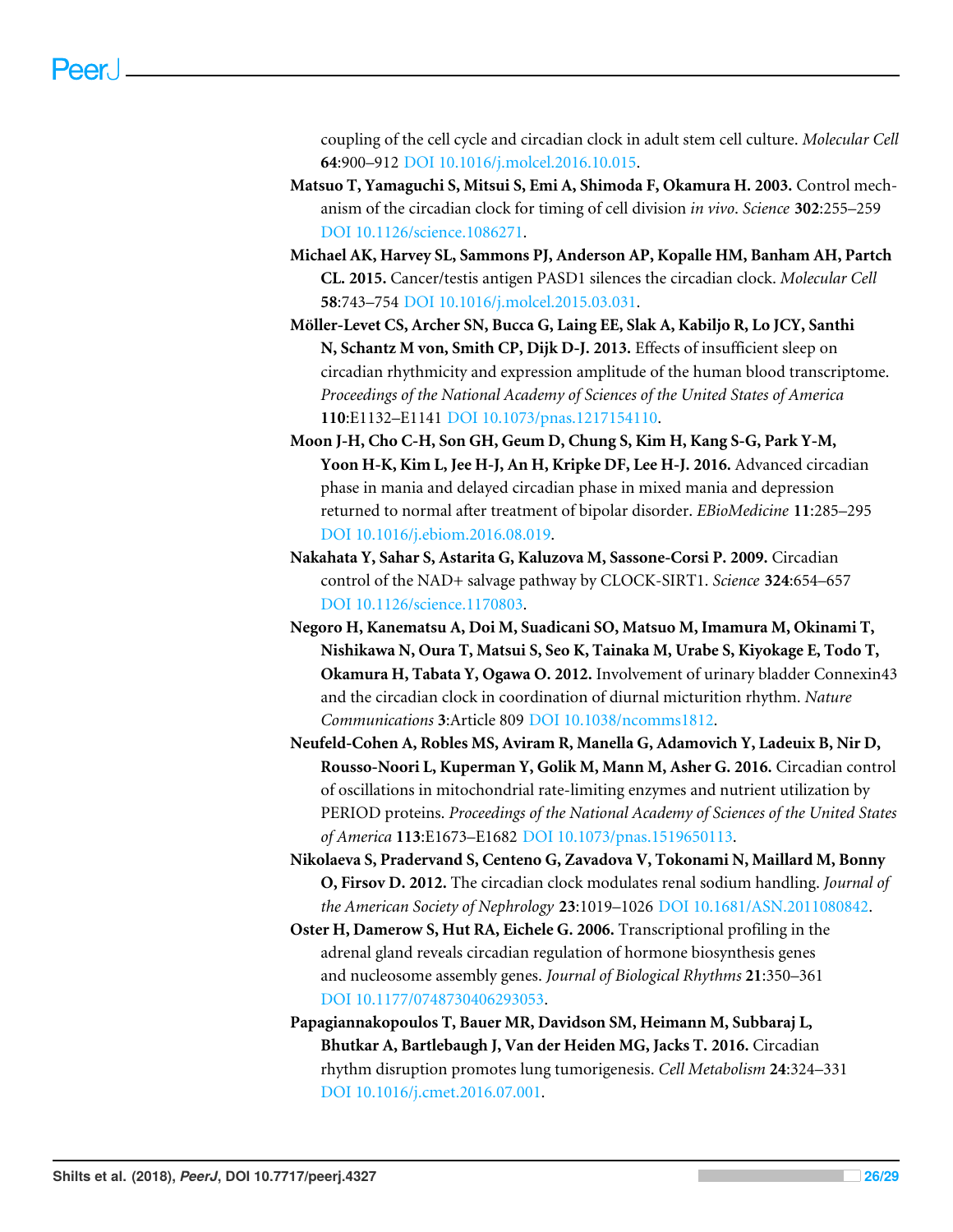- <span id="page-26-6"></span>**Partch CL, Green CB, Takahashi JS. 2014.** Molecular architecture of the mammalian circadian clock. *Trends in Cell Biology* **24**:90–99 [DOI 10.1016/j.tcb.2013.07.002.](http://dx.doi.org/10.1016/j.tcb.2013.07.002)
- <span id="page-26-9"></span>**Paschos GK, Ibrahim S, Song W-L, Kunieda T, Grant G, Reyes TM, Bradfield CA, Vaughan CH, Eiden M, Masoodi M, Griffin JL, Wang F, Lawson JA, Fitzgerald GA. 2012.** Obesity in mice with adipocyte-specific deletion of clock component Arntl. *Nature Medicine* **18**:1768–1777 [DOI 10.1038/nm.2979.](http://dx.doi.org/10.1038/nm.2979)
- <span id="page-26-3"></span>**Patro R, Duggal G, Love MI, Irizarry RA, Kingsford C. 2017.** Salmon provides fast and bias-aware quantification of transcript expression. *Nature Methods* **14**:417–419 [DOI 10.1038/nmeth.4197.](http://dx.doi.org/10.1038/nmeth.4197)
- <span id="page-26-4"></span>**Phipson B, Smyth GK. 2010.** Permutation *P*-values should never be zero: calculating exact *P*-values when permutations are randomly drawn. *Statistical Applications in Genetics and Molecular Biology* **9**:Article 39 [DOI 10.2202/1544-6115.1585.](http://dx.doi.org/10.2202/1544-6115.1585)
- <span id="page-26-10"></span>**Puram RV, Kowalczyk MS, De Boer CG, Schneider RK, Miller PG, McConkey M, Tothova Z, Tejero H, Heckl D, Järäs M, Chen MC, Li H, Tamayo A, Cowley GS, Rozenblatt-Rosen O, Al-Shahrour F, Regev A, Ebert BL. 2016.** Core circadian clock genes regulate leukemia stem cells in AML. *Cell* **165**:303–316 [DOI 10.1016/j.cell.2016.03.015.](http://dx.doi.org/10.1016/j.cell.2016.03.015)
- <span id="page-26-2"></span>**Rahman M, Jackson LK, Johnson WE, Li DY, Bild AH, Piccolo SR. 2015.** Alternative preprocessing of RNA-Sequencing data in The Cancer Genome Atlas leads to improved analysis results. *Bioinformatics* **31**:3666–3672 [DOI 10.1093/bioinformatics/btv377.](http://dx.doi.org/10.1093/bioinformatics/btv377)
- <span id="page-26-0"></span>**Relógio A, Thomas P, Medina-Pérez P, Reischl S, Bervoets S, Gloc E, Riemer P, Mang-Fatehi S, Maier B, Schäfer R, Leser U, Herzel H, Kramer A, Sers C. 2014.** Rasmediated deregulation of the circadian clock in cancer. *PLOS Genetics* **10**:e1004338 [DOI 10.1371/journal.pgen.1004338.](http://dx.doi.org/10.1371/journal.pgen.1004338)
- <span id="page-26-5"></span>**Ritchie SC, Watts S, Fearnley LG, Holt KE, Abraham G, Inouye M. 2016.** A scalable permutation approach reveals replication and preservation patterns of network modules in large datasets. *Cell Systems* **3**:71–82 [DOI 10.1016/j.cels.2016.06.012.](http://dx.doi.org/10.1016/j.cels.2016.06.012)
- <span id="page-26-8"></span>**Roessler S, Jia H-L, Budhu A, Forgues M, Ye Q-H, Lee J-S, Thorgeirsson SS, Sun Z, Tang Z-Y, Qin L-X, Wang XW. 2010.** A unique metastasis gene signature enables prediction of tumor relapse in early-stage hepatocellular carcinoma patients. *Cancer Research* **70**:10202–10212 [DOI 10.1158/0008-5472.CAN-10-2607.](http://dx.doi.org/10.1158/0008-5472.CAN-10-2607)
- <span id="page-26-1"></span>**Rossetti S, Esposito J, Corlazzoli F, Gregorski A, Sacchi N. 2012.** Entrainment of breast (cancer) epithelial cells detects distinct circadian oscillation patterns for clock and hormone receptor genes. *Cell Cycle* **11**:350–360 [DOI 10.4161/cc.11.2.18792.](http://dx.doi.org/10.4161/cc.11.2.18792)
- <span id="page-26-7"></span>**Schadt EE, Molony C, Chudin E, Hao K, Yang X, Lum PY, Kasarskis A, Zhang B, Wang S, Suver C, Zhu J, Millstein J, Sieberts S, Lamb J, GuhaThakurta D, Derry J, Storey JD, Avila-Campillo I, Kruger MJ, Johnson JM, Rohl CA, Van Nas A, Mehrabian M, Drake TA, Lusis AJ, Smith RC, Guengerich FP, Strom SC, Schuetz E, Rushmore TH, Ulrich R. 2008.** Mapping the genetic architecture of gene expression in human liver. *PLOS Biology* **6**:e107 [DOI 10.1371/journal.pbio.0060107.](http://dx.doi.org/10.1371/journal.pbio.0060107)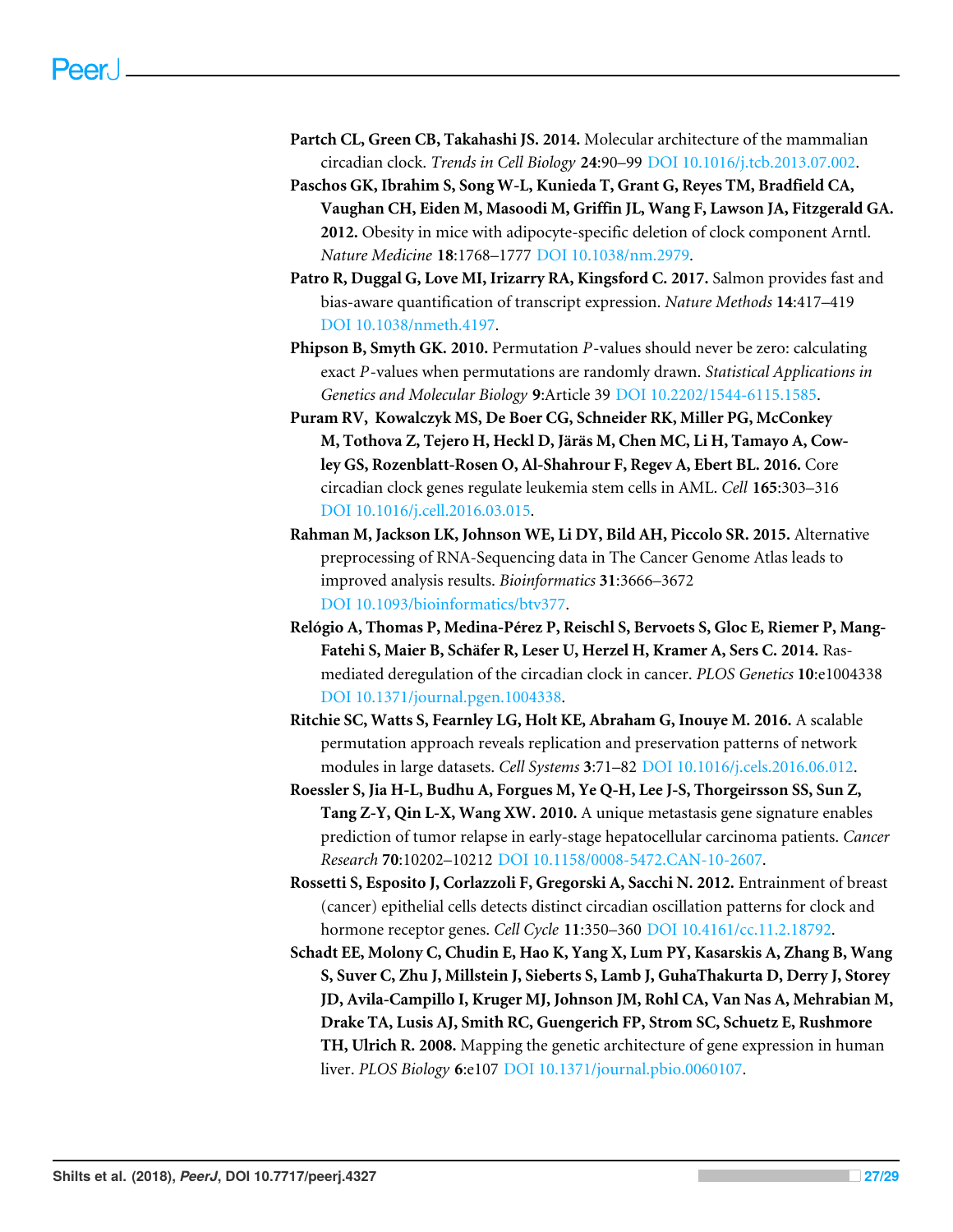- <span id="page-27-2"></span>**Schernhammer ES, Feskanich D, Liang G, Han J. 2013.** Rotating night-shift work and lung cancer risk among female nurses in the United States. *American Journal of Epidemiology* **178**:1434–1441 [DOI 10.1093/aje/kwt155.](http://dx.doi.org/10.1093/aje/kwt155)
- <span id="page-27-0"></span>**Schernhammer ES, Laden F, Speizer FE, Willett WC, Hunter DJ, Kawachi I, Colditz GA. 2001.** Rotating night shifts and risk of breast cancer in women participating in the nurses' health study. *Journal of the National Cancer Institute* **93**:1563–1568 [DOI 10.1093/jnci/93.20.1563.](http://dx.doi.org/10.1093/jnci/93.20.1563)
- <span id="page-27-1"></span>**Schernhammer ES, Laden F, Speizer FE, Willett WC, Hunter DJ, Kawachi I, Fuchs CS, Colditz GA. 2003.** Night-shift work and risk of colorectal cancer in the nurses' health study. *Journal of the National Cancer Institute* **95**:825–828 [DOI 10.1093/jnci/95.11.825.](http://dx.doi.org/10.1093/jnci/95.11.825)
- <span id="page-27-8"></span>**Selamat SA, Chung BS, Girard L, Zhang W, Zhang Y, Campan M, Siegmund KD, Koss MN, Hagen JA, Lam WL, Lam S, Gazdar AF, Laird-Offringa IA. 2012.** Genomescale analysis of DNA methylation in lung adenocarcinoma and integration with mRNA expression. *Genome Research* **22**:1197–1211 [DOI 10.1101/gr.132662.111.](http://dx.doi.org/10.1101/gr.132662.111)
- <span id="page-27-10"></span>**Slat EA, Sponagel J, Marpegan L, Simon T, Kfoury N, Kim A, Binz A, Herzog ED, Rubin JB. 2017.** Cell-intrinsic, Bmal1-dependent circadian regulation of temozolomide sensitivity in glioblastoma. *Journal of Biological Rhythms* **32**:121–129 [DOI 10.1177/0748730417696788.](http://dx.doi.org/10.1177/0748730417696788)
- <span id="page-27-6"></span>**Smyth GK. 2004.** Linear models and empirical bayes methods for assessing differential expression in microarray experiments. *Statistical Applications in Genetics and Molecular Biology* **3**:Article 3.
- <span id="page-27-5"></span>**Song L, Langfelder P, Horvath S. 2012.** Comparison of co-expression measures: mutual information, correlation, and model based indices. *BMC Bioinformatics* **13**:328 [DOI 10.1186/1471-2105-13-328.](http://dx.doi.org/10.1186/1471-2105-13-328)
- <span id="page-27-7"></span>**Spörl F, Korge S, Jürchott K, Wunderskirchner M, Schellenberg K, Heins S, Specht A, Stoll C, Klemz R, Maier B, Wenck H, Schrader A, Kunz D, Blatt T, Kramer A. 2012.** Krüppel-like factor 9 is a circadian transcription factor in human epidermis that controls proliferation of keratinocytes. *Proceedings of the National Academy of Sciences of the United States of America* **109**:10903–10908 [DOI 10.1073/pnas.1118641109.](http://dx.doi.org/10.1073/pnas.1118641109)
- <span id="page-27-11"></span>**Stothard ER, McHill AW, Depner CM, Birks BR, Moehlman TM, Ritchie HK, Guzzetti JR, Chinoy ED, LeBourgeois MK, Axelsson J, Wright Jr KP. 2017.** Circadian entrainment to the natural light-dark cycle across seasons and the weekend. *Current Biology* **27(4)**:508–513 [DOI 10.1016/j.cub.2016.12.041.](http://dx.doi.org/10.1016/j.cub.2016.12.041)
- <span id="page-27-4"></span>**Thaben PF, Westermark PO. 2016.** Differential rhythmicity: detecting altered rhythmicity in biological data. *Bioinformatics* **32**:2800–2808 [DOI 10.1093/bioinformatics/btw309.](http://dx.doi.org/10.1093/bioinformatics/btw309)
- <span id="page-27-3"></span>**Van Dycke KCG, Rodenburg W, Van Oostrom CTM, Van Kerkhof LWM, Pennings JLA, Roenneberg T, Van Steeg H, Van der Horst GTJ. 2015.** Chronically alternating light cycles increase breast cancer risk in mice. *Current Biology* **25**:1932–1937 [DOI 10.1016/j.cub.2015.06.012.](http://dx.doi.org/10.1016/j.cub.2015.06.012)
- <span id="page-27-9"></span>**Villa E, Critelli R, Lei B, Marzocchi G, Cammà C, Giannelli G, Pontisso P, Cabibbo G, Enea M, Colopi S, Caporali C, Pollicino T, Milosa F, Karampatou A, Todesca**